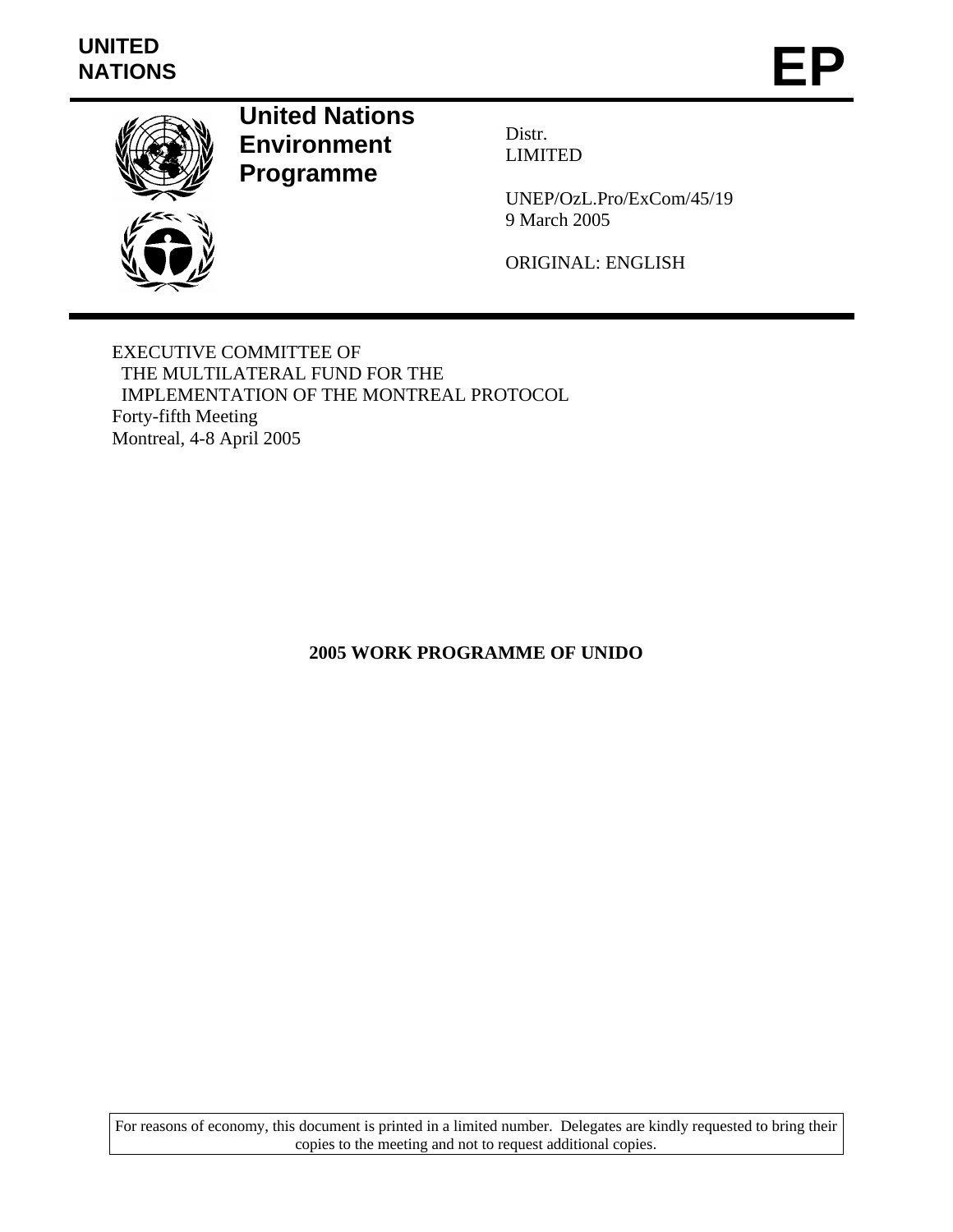# **COMMENTS AND RECOMMENDATIONS OF THE FUND SECRETARIAT**

1. UNIDO is requesting approval from the Executive Committee for US \$1,706,807 for its 2005 Work Programme, plus agency support costs of US \$137,986.

2. The activities proposed in UNIDO's Work Programme are presented in Table 1 below:

| Country                                                                                         | <b>Activity/Project</b>                                                                                  |                                   | <b>Amount</b><br><b>Requested</b> | <b>Amount</b><br>Recommended |  |  |  |
|-------------------------------------------------------------------------------------------------|----------------------------------------------------------------------------------------------------------|-----------------------------------|-----------------------------------|------------------------------|--|--|--|
|                                                                                                 |                                                                                                          |                                   | US <sub>3</sub>                   | US \$                        |  |  |  |
| SECTION A: ACTIVITIES RECOMMENDED FOR BLANKET APPROVAL                                          |                                                                                                          |                                   |                                   |                              |  |  |  |
| A1. Project preparation:                                                                        |                                                                                                          |                                   |                                   |                              |  |  |  |
| Egypt                                                                                           | Preparation of a MDI phase-out plan (CFC)                                                                |                                   | 50,000                            | 50,000                       |  |  |  |
| Kuwait                                                                                          | Preparation of a halon phase-out plan                                                                    |                                   | 25,000                            | 25,000                       |  |  |  |
| Libyan Arab<br>Jamahiriya                                                                       | Preparation of a halon phase-out plan                                                                    |                                   | 25,000                            | 25,000                       |  |  |  |
| Libyan Arab<br>Jamahiriya                                                                       | Preparation of a phase-out plan in the fumigants sector (methyl bromide)                                 |                                   | 15,000                            | 15,000                       |  |  |  |
| Serbia and<br>Montenegro                                                                        | Project preparation for the terminal phase-out in the solvent sector (CTC)                               |                                   | 15,000                            | 15,000                       |  |  |  |
| Syria                                                                                           | Preparation of CFC phase-out plan, including methyl bromide                                              |                                   | 70,000                            | 70,000                       |  |  |  |
| Yemen                                                                                           | Preparation of a terminal umbrella project in refrigeration (CFC)                                        |                                   | 30,000                            | 30,000                       |  |  |  |
| Zimbabwe                                                                                        | Project preparation in the fumigants (methyl bromide) sector (phase-out in<br>tobacco seedling)          |                                   | 15,000                            | 15,000                       |  |  |  |
|                                                                                                 |                                                                                                          | Subtotal for project preparation: | 245,000                           | 245,000                      |  |  |  |
|                                                                                                 | A2. Renewal of institutional strengthening project:                                                      |                                   |                                   |                              |  |  |  |
|                                                                                                 |                                                                                                          | <b>ODP</b> tonnes                 |                                   |                              |  |  |  |
| Mexico                                                                                          | Renewal of institutional strengthening support, Phase VII                                                | 20.41                             | 247,000                           | 247,000                      |  |  |  |
| Romania                                                                                         | Renewal of institutional strengthening, Phase II                                                         | 12.06                             | 145,984                           | 145,984                      |  |  |  |
| Syria                                                                                           | Renewal of institutional strengthening, Phase III                                                        | 20.09                             | 203,823                           | 203,823                      |  |  |  |
|                                                                                                 | Subtotal for institutional strengthening projects:                                                       |                                   | 596,807                           |                              |  |  |  |
| A3. Other activities:                                                                           |                                                                                                          |                                   |                                   |                              |  |  |  |
| El Salvador                                                                                     | Training and awareness workshop in the fumigants sector (methyl bromide)                                 |                                   | 40,000                            | 40,000                       |  |  |  |
| Madagascar                                                                                      | Training and awareness workshop in the fumigants sector (methyl bromide)<br>40,000<br>40,000             |                                   |                                   |                              |  |  |  |
| Moldova                                                                                         | Training and awareness workshop in the fumigants sector (methyl bromide)<br>30,000<br>30,000             |                                   |                                   |                              |  |  |  |
| Nicaragua                                                                                       | Training and awareness workshop in the fumigants sector (methyl bromide)<br>30,000<br>30,000             |                                   |                                   |                              |  |  |  |
|                                                                                                 | Training and awareness workshop in the fumigants sector (methyl bromide)<br>Pakistan<br>30,000<br>30,000 |                                   |                                   |                              |  |  |  |
| Training and awareness workshop in the fumigants sector (methyl bromide)<br>Venezuela<br>40,000 |                                                                                                          |                                   |                                   |                              |  |  |  |
|                                                                                                 | Subtotal for other activities:                                                                           | 210,000                           | 210,000                           |                              |  |  |  |
|                                                                                                 | <b>SUB-TOTAL SECTION A</b>                                                                               | 1,051,807                         | 1,051,807                         |                              |  |  |  |

# Table 1: UNIDO Work Programme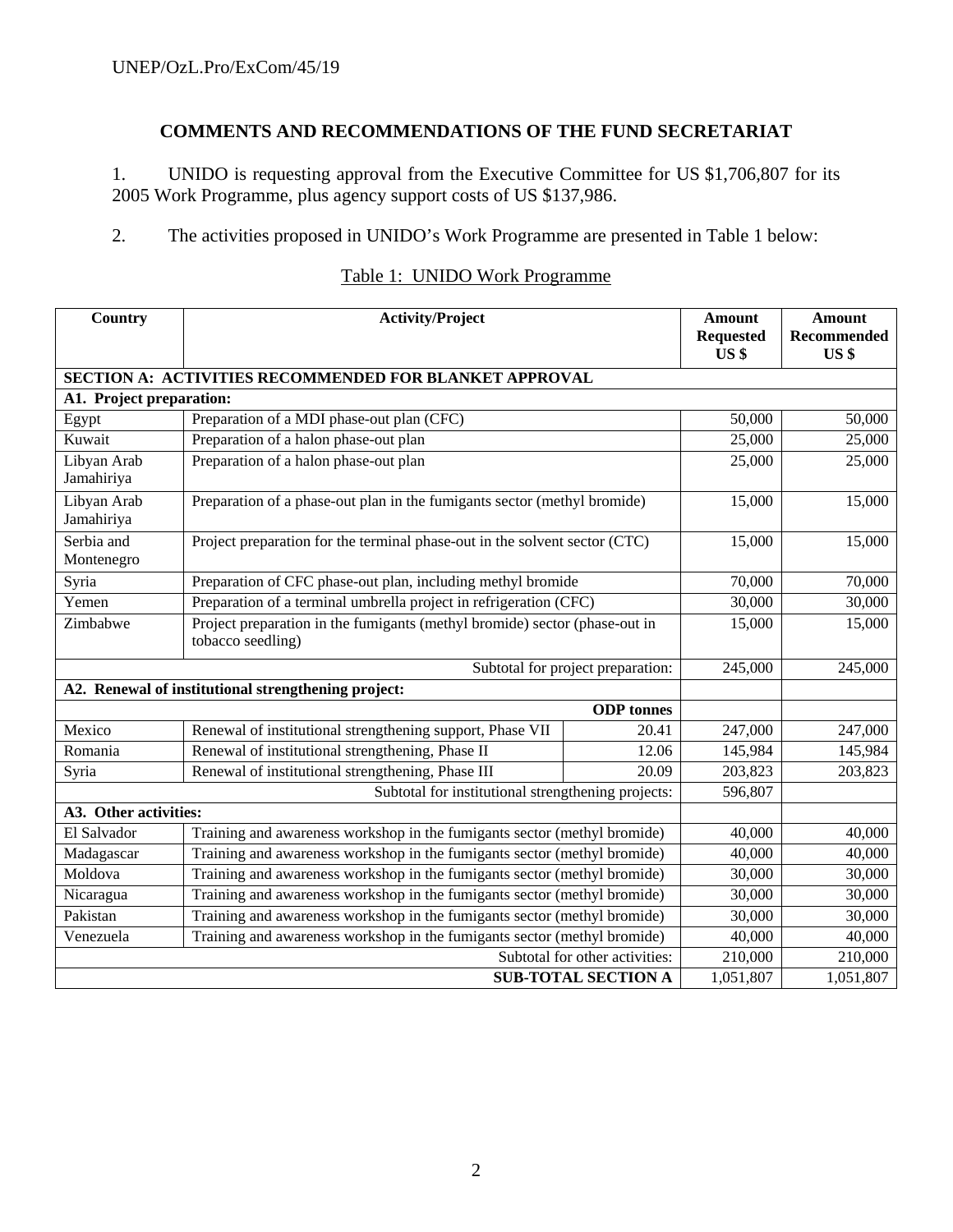| Country                                                                                                                                                                                                        | <b>Activity/Project</b>                                                                     | Amount<br><b>Requested</b><br>US <sub>3</sub> | Amount<br>Recommended<br>US <sub>s</sub> |  |  |  |  |  |  |
|----------------------------------------------------------------------------------------------------------------------------------------------------------------------------------------------------------------|---------------------------------------------------------------------------------------------|-----------------------------------------------|------------------------------------------|--|--|--|--|--|--|
| <b>SECTION B: ACTIVITIES RECOMMENDED FOR INDIVIDUAL CONSIDERATION</b>                                                                                                                                          |                                                                                             |                                               |                                          |  |  |  |  |  |  |
| <b>B1.</b> Project preparation                                                                                                                                                                                 |                                                                                             |                                               |                                          |  |  |  |  |  |  |
| China                                                                                                                                                                                                          | Preparation of a production phase-out plan in the fumigants sector (methyl<br>bromide)      | 75,000                                        | 40,000                                   |  |  |  |  |  |  |
| Romania                                                                                                                                                                                                        | Preparation of a closure project in the production of CFC/CTC/MeBr                          | 35,000                                        | 25,000                                   |  |  |  |  |  |  |
| D.R. Congo                                                                                                                                                                                                     | Preparation of a phase-out plan in the solvents (CTC) sector                                | 30,000                                        |                                          |  |  |  |  |  |  |
| Macedonia,<br>F.Y.R.                                                                                                                                                                                           | Project preparation for chillers demonstration (CFC)                                        | 35,000                                        |                                          |  |  |  |  |  |  |
| Serbia and<br>Montenegro                                                                                                                                                                                       | Project preparation in the fumigants sector (methyl bromide)                                | 25,000                                        |                                          |  |  |  |  |  |  |
|                                                                                                                                                                                                                | Subtotal for project preparation:                                                           | 200,000                                       |                                          |  |  |  |  |  |  |
| <b>B2.</b> Other activities:                                                                                                                                                                                   |                                                                                             |                                               |                                          |  |  |  |  |  |  |
| Cambodia                                                                                                                                                                                                       | Training and awareness workshop in the fumigants sector (methyl bromide)                    | 30,000                                        |                                          |  |  |  |  |  |  |
| Bahrain                                                                                                                                                                                                        | Training and awareness workshop in the solvents and process agents (CTC<br>and TCA) sector  | 60,000                                        |                                          |  |  |  |  |  |  |
| Burundi                                                                                                                                                                                                        | Training and awareness workshop in the process agents (TCA) sector                          | 35,000                                        |                                          |  |  |  |  |  |  |
| Croatia                                                                                                                                                                                                        | Training and awareness workshop in the solvents (CTC) sector                                | 40,000                                        |                                          |  |  |  |  |  |  |
| Ethiopia                                                                                                                                                                                                       | Training and awareness workshop in the solvents and process agents (CTC<br>and TCA) sectors | 40,000                                        |                                          |  |  |  |  |  |  |
| Morocco                                                                                                                                                                                                        | Training and awareness workshop in the solvents and process agents (CTC<br>and TCA) sectors | 50,000                                        |                                          |  |  |  |  |  |  |
| Oman                                                                                                                                                                                                           | Training and awareness workshop in the solvents sector (CTC)                                | 35,000                                        |                                          |  |  |  |  |  |  |
| Tunisia                                                                                                                                                                                                        | Training and awareness workshop in the solvents and process agents (CTC<br>and TCA) sectors | 50,000                                        |                                          |  |  |  |  |  |  |
| Venezuela                                                                                                                                                                                                      | Training and awareness workshop in the process agents (TCA) sector                          | 40,000                                        |                                          |  |  |  |  |  |  |
| Yemen                                                                                                                                                                                                          | Training and awareness workshop in the process agents (TCA) sector                          | 35,000                                        |                                          |  |  |  |  |  |  |
| Zambia                                                                                                                                                                                                         | Training and awareness workshop in the solvents and process agents (CTC<br>and TCA) sectors | 40,000                                        |                                          |  |  |  |  |  |  |
|                                                                                                                                                                                                                | Subtotal for other activities:                                                              | 455,000                                       |                                          |  |  |  |  |  |  |
|                                                                                                                                                                                                                | <b>SUB-TOTAL SECTION B</b>                                                                  | 655,000                                       |                                          |  |  |  |  |  |  |
| Subtotal                                                                                                                                                                                                       |                                                                                             | 1,706,807                                     |                                          |  |  |  |  |  |  |
| Agency support costs (7.5 per cent for project preparation and institutional strengthening, and for<br>137,986<br>other activities over US \$250,000, and 9 per cent for other activities under US \$250,000): |                                                                                             |                                               |                                          |  |  |  |  |  |  |
| Total:                                                                                                                                                                                                         |                                                                                             | 1,844,793                                     |                                          |  |  |  |  |  |  |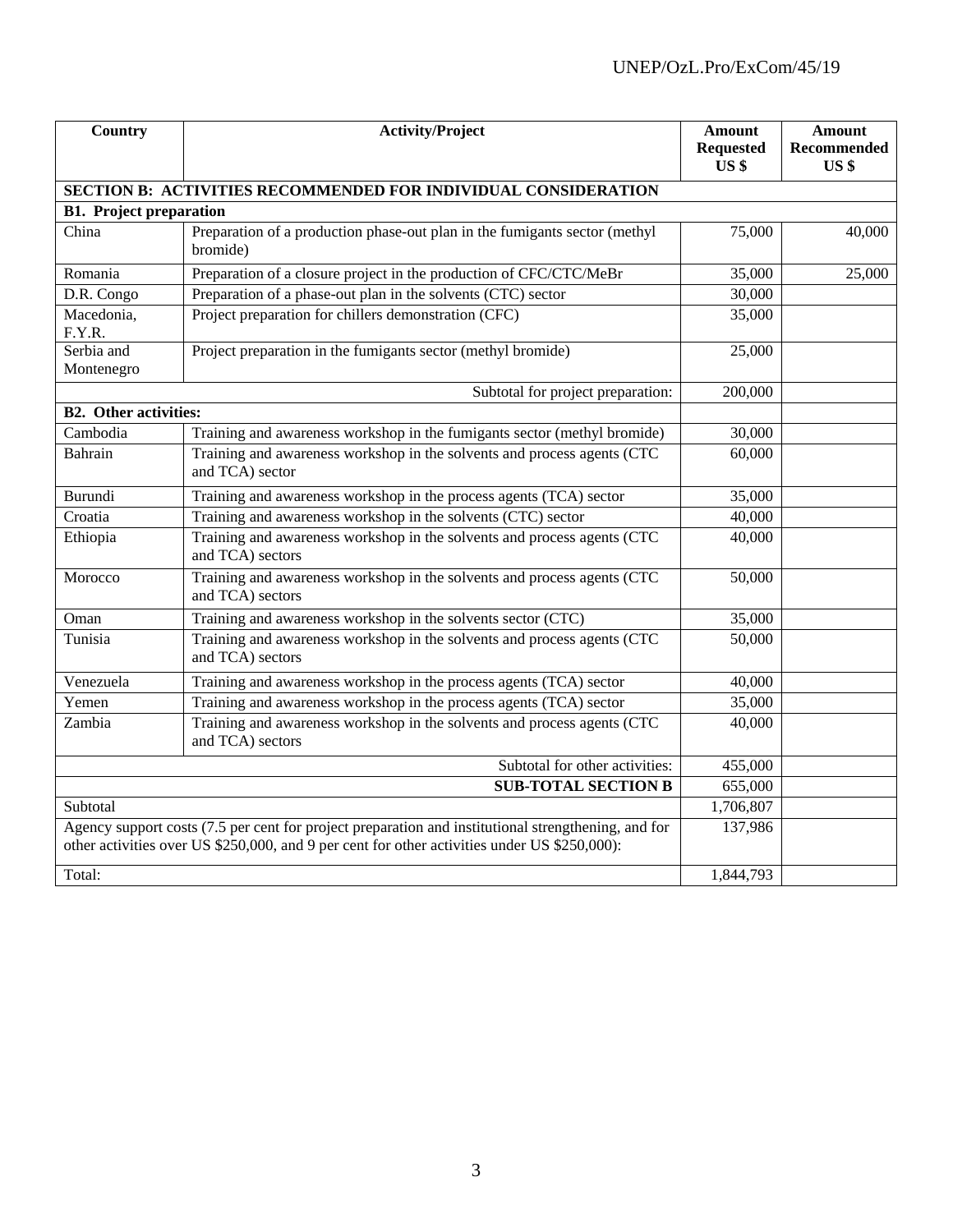# **SECTION A: ACTIVITIES RECOMMENDED FOR BLANKET APPROVAL**

## **A1: Project preparation**

#### Fund Secretariat's recommendation

3. The Fund Secretariat recommends blanket approval of the project preparation activities listed in Section A of Table 1 above at the levels of funding indicated.

## **A2: Renewal of institutional strengthening project**

| (a) | Mexico (phase VII) | US \$247,000 |
|-----|--------------------|--------------|
| (b) | Romania (phase II) | US \$145,984 |
|     | Syria (phase III)  | US \$203,823 |

#### Project description

4. The descriptions of the institutional strengthening projects for the above three countries are presented in Annex I to this document.

#### Fund Secretariat's Comments

5. The Secretariat and UNIDO have agreed on the level of funding for the renewal of the institutional strengthening projects of the three countries (Mexico, Romania and Syria) as indicated in Table 1 above.

#### Fund Secretariat's recommendation

6. The Fund Secretariat recommends blanket approval of the above projects at the level of funding shown in Table 1. The Executive Committee may wish to express to the Governments of Mexico, Romania and Syria the comments which appear in Annex II to this document.

#### **A3: Other activities**

7. The Fund Secretariat recommends blanket approval of the technical assistance activities listed in Section A3 of Table 1 above at the levels of funding indicated and with the conditions stipulated in the list of projects and activities recommended for blanket approval.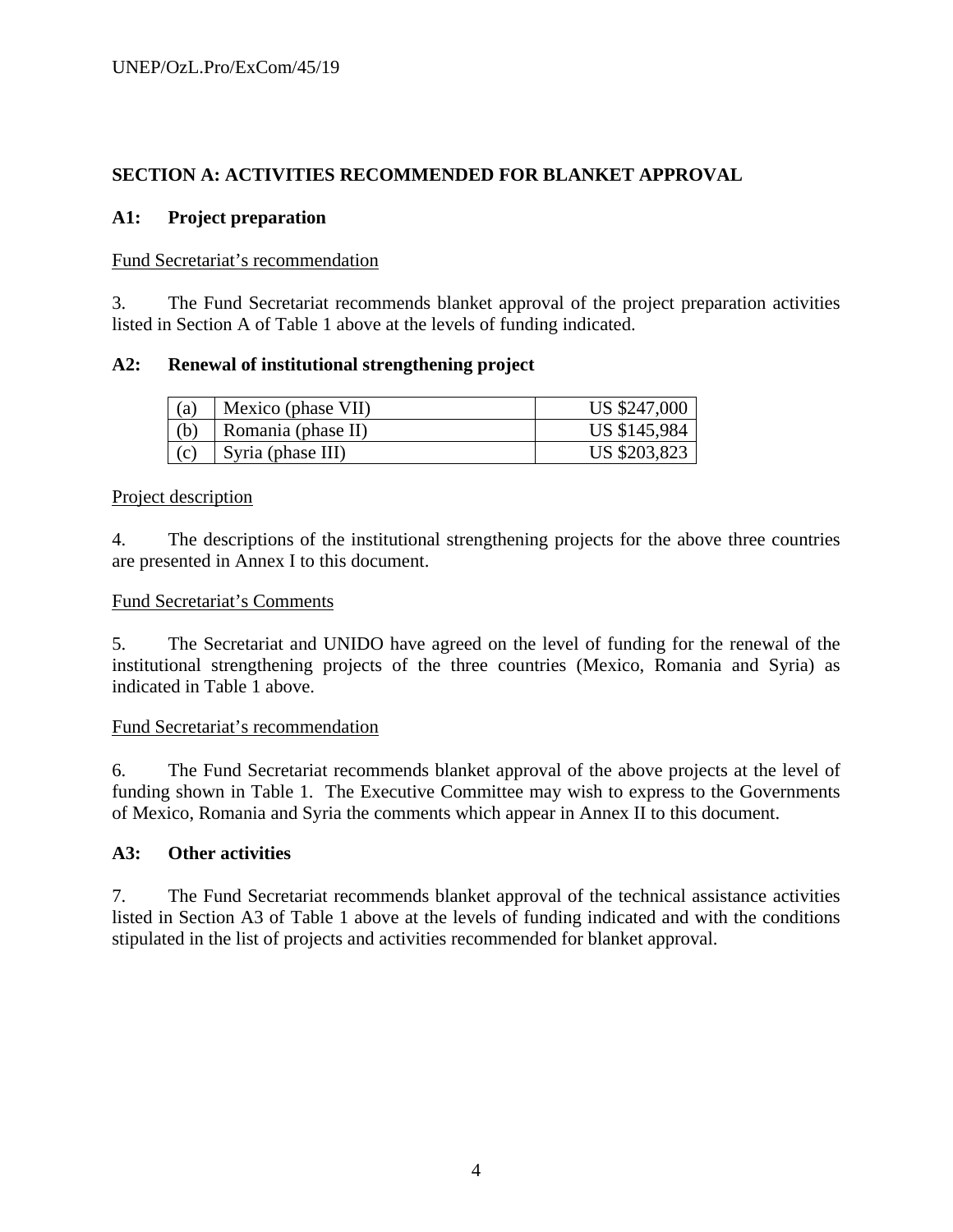# **SECTION B: ACTIVITIES RECOMMENDED FOR INDIVIDUAL CONSIDERATION**

# **B1: Project preparation**

China: Preparation of a production phase-out plan in the fumigants sector (methyl bromide) Romania: Preparation of a closure project in the production of CFC/CTC/MB

## Project description

8. UNIDO has requested funding of US \$75,000 for the preparation of a production phase-out plan in the fumigants sector in China. The total amount of methyl bromide (MB) to be phased out is estimated at 776.4 ODP tonnes.

9. UNIDO has also requested funding of US \$35,000 for the preparation of a project for total phase-out of the production of CFCs, CTC and MB in Romania. The total amount of ODSs to be phased out is estimated at 400 ODP tonnes.

## Fund Secretariat's comments

10. The Secretariat pointed out that the requested funding for the preparation of each project proposal appeared excessive because data from the completed technical audits carried-out in each country and the survey and strategy for the phase-out of MB consumption carried out by UNIDO in China would reduce considerably the cost of data collection. Furthermore, there are no more than three production plants to be covered in each country. In the case of Romania, the CFC production facility has been closed for some time and, therefore, part of the project would be retroactive funding. On this basis, the appropriate funding for the preparation of the China MB production project should not exceed US \$40,000 and for the preparation of the Romania production project should not exceed US \$25,000.

11. In response to the issues raised by the Secretariat UNIDO indicated that, with regard to China, the level of funding requested could not be reduced below US \$75,000 because of the high MB baseline in the country. Similarly, the minimum funding needed for Romania was US \$35,000. The Secretariat noted, however, that given the Multilateral Fund's experience with the preparation of other production sector phase-out projects, the revised costs proposed by UNIDO appear not to be able to be substantiated.

# Fund Secretariat's recommendations

12. On the basis of the information and comments above, the Executive Committee might consider whether it wishes to approve the two proposals at the level of funding recommended by the Secretariat as indicated in Table 1 above.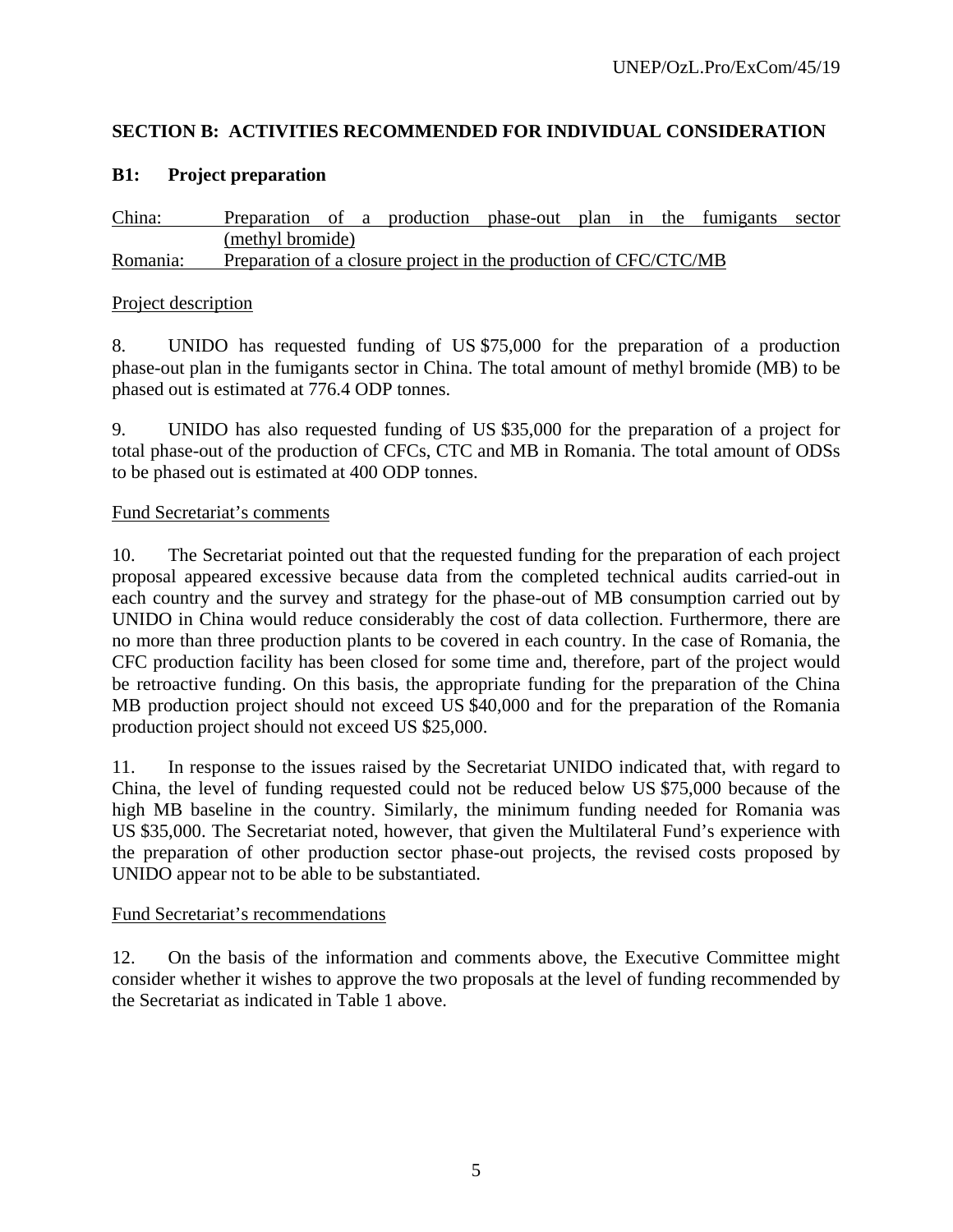# D.R. Congo: Preparation of a phase-out plan in the solvents (CTC) sector

## Project description

13. UNIDO has requested funding of US \$30,000 for the preparation of a phase-out plan in the solvents sector, to phase out 15.3 ODP tonnes of CTC.

## Fund Secretariat's comments

14. D.R. Congo reported CTC consumption of 11 ODP tonnes in 2003, against a baseline of 15 ODP tonnes. The only issue arising from this request is that a similar proposal has been received from UNDP (UNEP/OzL.Pro/ExCom/45/18). At the time of preparation of this document the matter was still under discussion by the two agencies. The resolution of the issue will be reported to the 45th Meeting for incorporation into the Executive Committee's decisions on the 2005 work programmes of UNDP and UNIDO as appropriate.

## Fund Secretariat's recommendations

# 15. Pending.

Macedonia, F.Y.R.: Project preparation for chillers demonstration (CFC)

## Project description

16. UNIDO has requested funding of US \$35,000 for the preparation of a demonstration project for chillers.

#### Fund Secretariat's comments

17. The Secretariat advised UNIDO that the Executive Committee may discuss issues related to the chiller sector at its 45th Meeting (the chiller sector had been included as agenda item 15 of the 45th Meeting). Therefore, the project proposal would be referred for individual consideration.

18. The Secretariat also notes that the Government of Macedonia has submitted a national CFC phase-out plan for the consideration of the Executive Committee at the current meeting. The description of the proposal with the Secretariat's comments and recommendations can be found in document UNEP/OzL.Pro/ExCom/45/35. The draft Agreement between the Government of Macedonia and the Executive Committee for Macedonia's national CFC phase-out plan includes the provision that Macedonia is "precluded from applying or receiving further funding from the Multilateral Fund in respect of the substances" that is, CFCs.

#### Fund Secretariat's recommendations

19. The Executive Committee might wish to consider UNIDO's request in the light of its discussions on chillers planned for the 45th Meeting.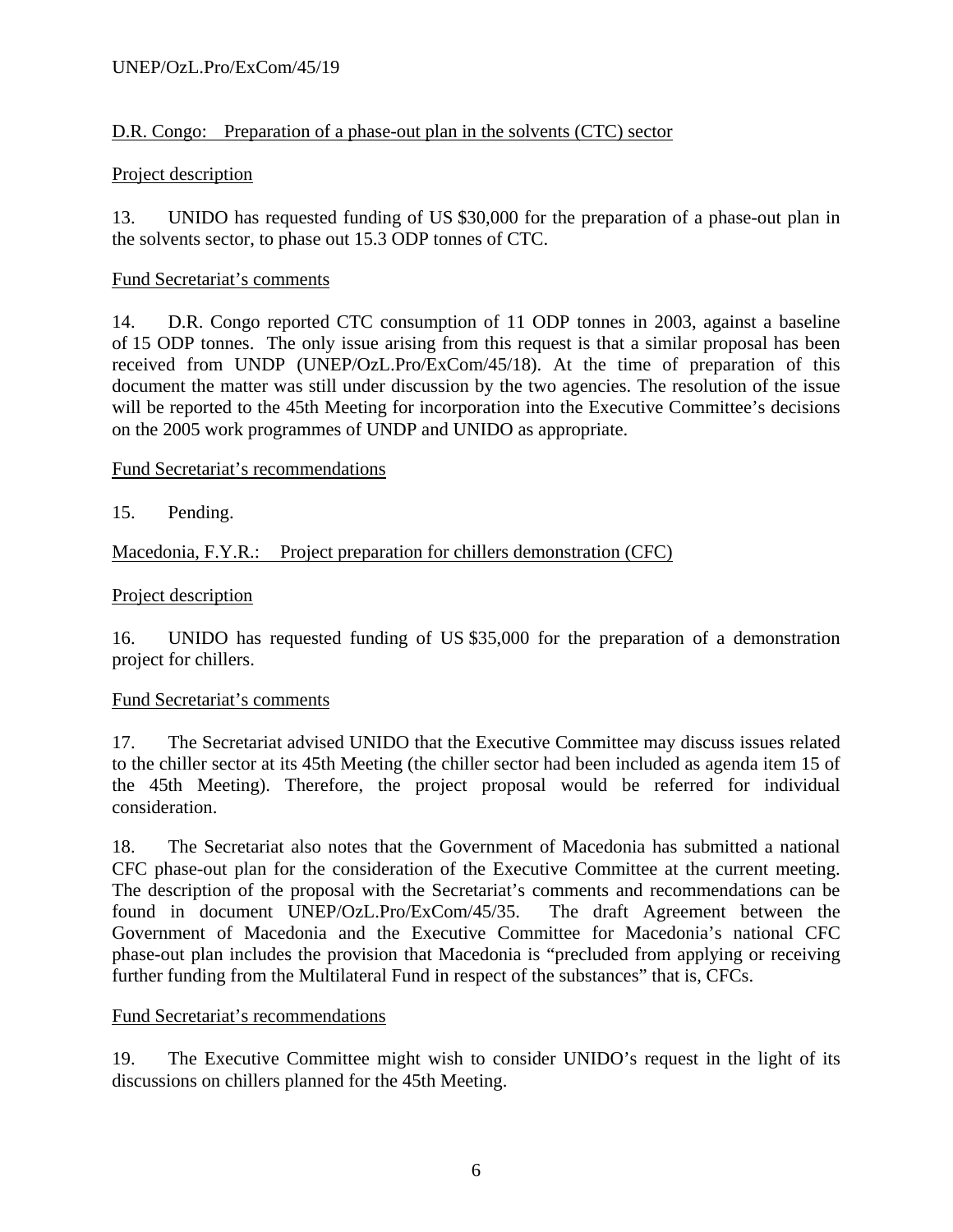# Serbia and Montenegro: Project preparation in the fumigants sector (methyl bromide)

# Project description

20. UNIDO has requested funding of US \$25,000 for the preparation of a project for the phase-out of MB in Serbia and Montenegro.

# Fund Secretariat's comments

21. The Secretariat pointed out that, at the present time, the request for the preparation of a MB phase-out project was ineligible since Serbia and Montenegro has not yet ratified the Copenhagen Amendment to the Montreal Protocol. According to the MB guidelines, "…funding for activities which enhance national capacity building, such as funding for information transfer and policy development, could be made available to countries which have not yet ratified the amendment, provided that a letter has been received from the appropriate agency of that country, indicating its intent to complete the ratification within a period of twelve months." Funding for other activities such as project preparation is not eligible until ratification has taken place. The Secretariat also pointed out that the request was directly relevant to UNEP's responsibilities under the CAP using the resources of the regional networks, and recommended that the proposal be withdrawn.

22. Subsequently, UNIDO indicated that, on 21 December of 2004, the Government of Serbia and Montenegro ratified the Copenhagen amendment to the Montreal Protocol. However, as of 6 March 2005, the status of ratification of the Copenhagen amendment by Serbia and Montenegro had not been reflected on the Ozone Secretariat's table on the status of ratification, accession, or approval of the agreements on the protection of the stratospheric ozone layer. On this basis, the request for project preparation at this time would not be eligible. The Secretariat will advise the Executive Committee at its 45th Meeting of the status of ratification of the Copenhagen amendment to the Montreal Protocol by the Government of Serbia and Montenegro.

Fund Secretariat's recommendations

23. Pending

# **B2: Other activities**

# Cambodia: Training and awareness workshop in the fumigants sector (methyl bromide)

# Project description

24. UNIDO has requested funding of US \$30,000 for a training and awareness workshop on methyl bromide in Cambodia.

# Fund Secretariat's comments

25. Current indications are that Cambodia has not yet ratified the Copenhagen Amendment to the Protocol according to the MB guidelines, "…funding for activities which enhance national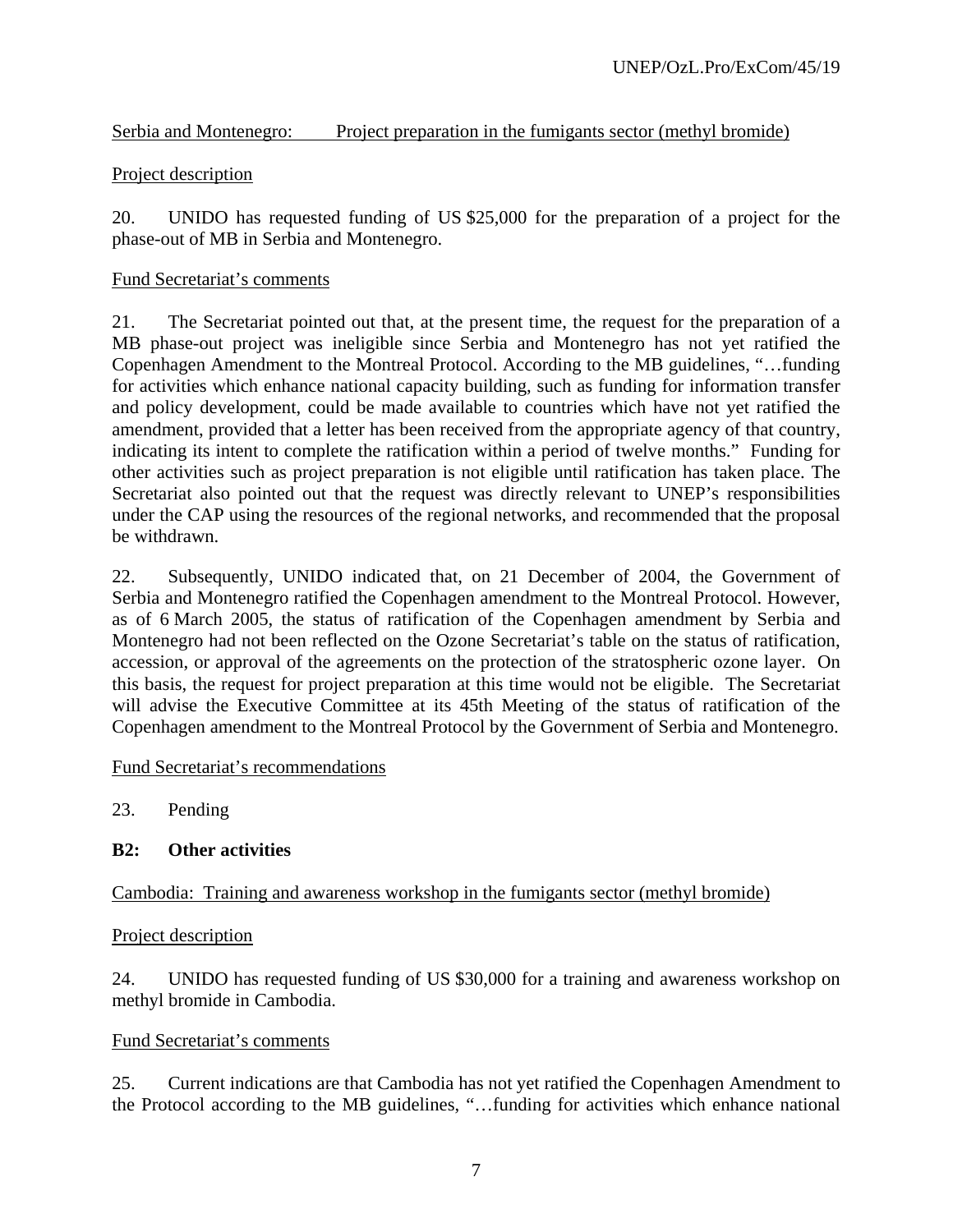capacity building, such as funding for information transfer and policy development, could be made available to countries which have not yet ratified the amendment, provided that a letter has been received from the appropriate agency of that country, indicating its intent to complete the ratification within a period of twelve months". The Secretariat advised UNIDO that the proposal would only become eligible for funding if the government of Cambodia was able to provide the written assurances about ratification indicated in the guidelines. Advice will be provided to the Executive Committee if any new information is received about Cambodia's commitments to ratification.

#### Fund Secretariat's recommendation

| Pending. |
|----------|
|          |

| Bahrain:   | Training and awareness workshop in the solvents and process agents (CTC and |
|------------|-----------------------------------------------------------------------------|
|            | TCA) sector                                                                 |
| Burundi:   | Training and awareness workshop in the process agents (TCA) sector          |
| Croatia:   | Training and awareness workshop in the solvents (CTC) sector                |
| Ethiopia:  | Training and awareness workshop in the solvents and process agents (CTC and |
|            | TCA) sectors                                                                |
| Morocco:   | Training and awareness workshop in the solvents and process agents (CTC and |
|            | TCA) sectors                                                                |
| Oman:      | Training and awareness workshop in the solvents sector (CTC)                |
| Tunisia:   | Training and awareness workshop in the solvents and process agents (CTC and |
|            | TCA) sectors                                                                |
| Venezuela: | Training and awareness workshop in the solvents (TCA) sector                |
| Yemen:     | Training and awareness workshop in the process agents (TCA) sector          |
| Zambia:    | Training and awareness workshop in the solvents and process agents (CTC and |
|            | TCA) sectors                                                                |

#### Project descriptions

27. UNIDO has requested funding ranging from US \$35,000 to US \$60,000 to provide technical assistance to the ten countries listed above to sustain the phase-out of ODS solvents, mainly CTC and TCA. In each case the country has an established baseline consumption but little or no current consumption. The funding will be used to conduct workshops for training and awareness with the intention of enabling the country to sustain phase-out and avoid future consumption. UNIDO has indicated that the funding has been requested on the basis that the countries would not seek any further assistance from the Fund for the phase-out of CTC, TCA or CFC-113.

#### Fund Secretariat's comments

28. The listed countries were all identified in the Secretariat's compliance oriented model as requiring assistance in the solvent sector and the Secretariat notes that UNIDO's submissions are in response to this request. The compliance-oriented model uses baseline consumption as the starting point, not current consumption. This is because the model is intended to indicate all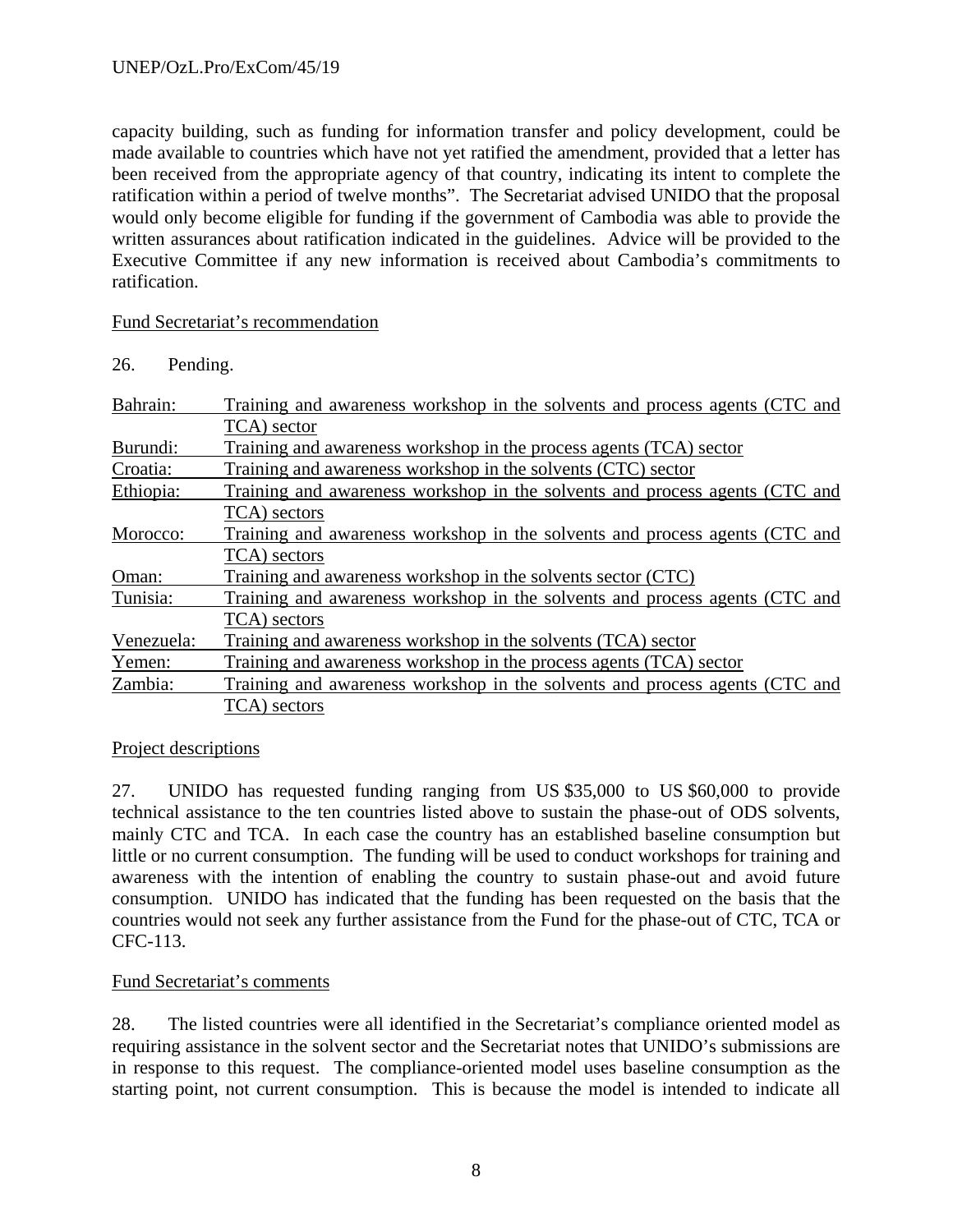possible future phase-out requirements and, where a country has an established baseline, it may resume consumption at any time in the future up to the final phase-out date under the Montreal Protocol, even though the current consumption is zero.

29. Assistance for countries with little or no current consumption has been raised as a policy issue in Agenda Item 7(a), Overview of issues arising from project review. The issue has also been identified in Agenda Item 5(c), the Secretariat's review of agencies' business plans. The Executive Committee may wish to consider the proposals in the light of its conclusions on the underlying policy issue.

30. Apart from the policy aspects, the Secretariat sought clarification from UNIDO for the level of costs proposed, particularly in light of the two similar projects recently approved for Jamaica and for Ghana at a level of US \$25,000 and US \$20,000 respectively. UNIDO indicated that, in its view, based on practical experience and taking into account current exchange rate differences, the levels of cost referred to by the Secretariat were too little to achieve the expected results. UNIDO also indicated that the costs proposed were based on comparisons of the baselines of the various countries, the size of the country, and an estimation of whether or not there might be a requirement for a limited amount of capital equipment for training or demonstration purposes.

#### Fund Secretariat's recommendation

31. The Executive Committee might consider UNIDO's proposals for technical assistance in the solvent sector for ten countries with little or no current solvent consumption on the basis of the information provided above.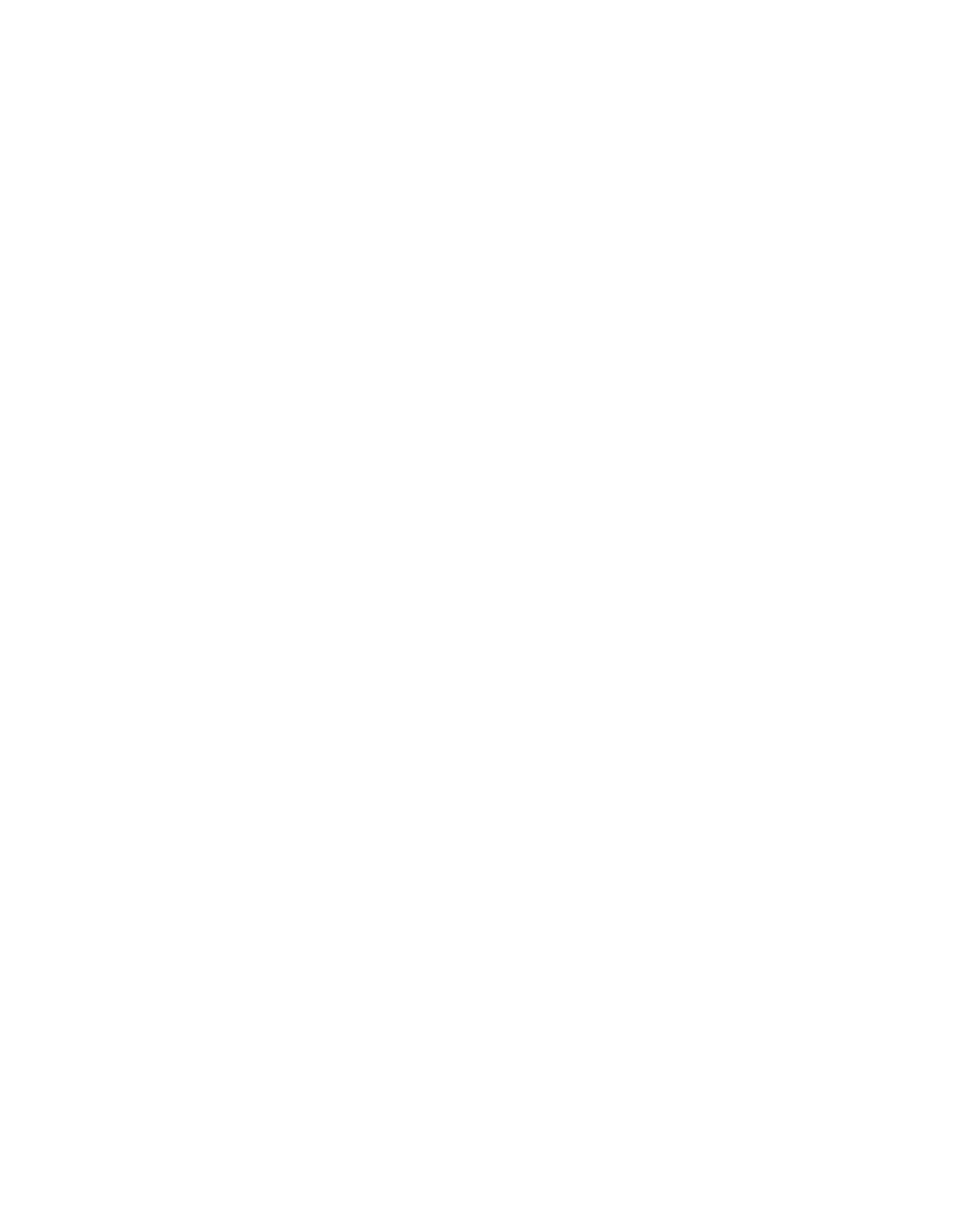# **Annex I**

# **INSTITUTIONAL STRENGTHENING PROJECT PROPOSALS**

# **Mexico: Renewal of institutional strengthening**

| <b>Summary of the Project and Country Profile</b>                            |               |
|------------------------------------------------------------------------------|---------------|
| <b>Implementing Agency:</b>                                                  | <b>UNIDO</b>  |
| Amounts previously approved for institutional strengthening (US \$):         |               |
| Phase I: June 1992                                                           | 350,000       |
| Phase II: July 1995                                                          | 95,000        |
| Phase III: October 1996                                                      | 190,000       |
| Phase IV: July 1998                                                          | 190,000       |
| Phase V: July 2000; July $2002^1$                                            | 198,255       |
| Phase VI: July 2002                                                          | 247,000       |
| <b>Total</b>                                                                 | 1,270,255     |
| Amount requested for renewal (Phase VII) (US \$):                            | 247,000       |
| Amount recommended for approval (US \$)                                      | 247,000       |
| Agency support costs (US \$)                                                 | 18,525        |
| Total cost of institutional strengthening Phase VII to the Multilateral Fund | 265,525       |
| Date of approval of country programme                                        | February 1992 |
| Date of approval of country programme update (if applicable)                 |               |
| Total ODS consumption reported in country programme (1991), (ODP tonnes)     |               |
|                                                                              | 10,184        |
| Latest reported total ODS consumption (2003) (ODP tonnes)                    | 3783.3        |
| Baseline consumption of controlled substances (ODP tonnes):                  |               |
|                                                                              |               |
| (a) Annex A Group I (CFCs) (Average 1995-1997)                               | 4624.9        |
| (b) Annex A Group II (Halons) (Average 1995-1997)                            | 124.6         |
| (c) Annex B Group II (Carbon tetrachloride) (Average 1998-2000)              | 0             |
| (d) Annex B Group III (Methyl chloroform) (Average 1998-2000)                | 56.4          |
| (e) Annex E (Methyl bromide) (Average 1995-1998)                             | 1130.8        |
| Latest consumption of controlled substances (2003) (ODP tonnes):             |               |
|                                                                              |               |
| (a) Annex A Group I (CFCs)                                                   | 1983.2        |
| (b) Annex A Group II (Halons)                                                | 103.8         |
| (c) Annex B Group II (Carbon tetrachloride)                                  | $\Omega$      |
| (d) Annex B Group III (Methyl chloroform)                                    | $\Omega$      |
| (e) Annex C Group I (HCFCs)                                                  | 728.3         |
| (f) Annex E (Methyl bromide)                                                 | 968.0         |
| Amount approved for projects (US \$)                                         | 60,443,979    |
| Amount disbursed (as at September 2004) (US \$):                             | 40,187,174    |
| ODS to be phased out (ODP tonnes)                                            | 3165.1        |
| ODS phased out (as at September 2004) (ODP tonnes)                           | 2192.0        |

<sup>&</sup>lt;sup>1</sup> Change in implementing agencies and consequent inter-agency transfer of project funds in 2002 resulting in amounts of US \$144,216 (July 2000, UNDP) and US \$53,839 (July 2002, UNIDO) for a total amount of US \$198,255.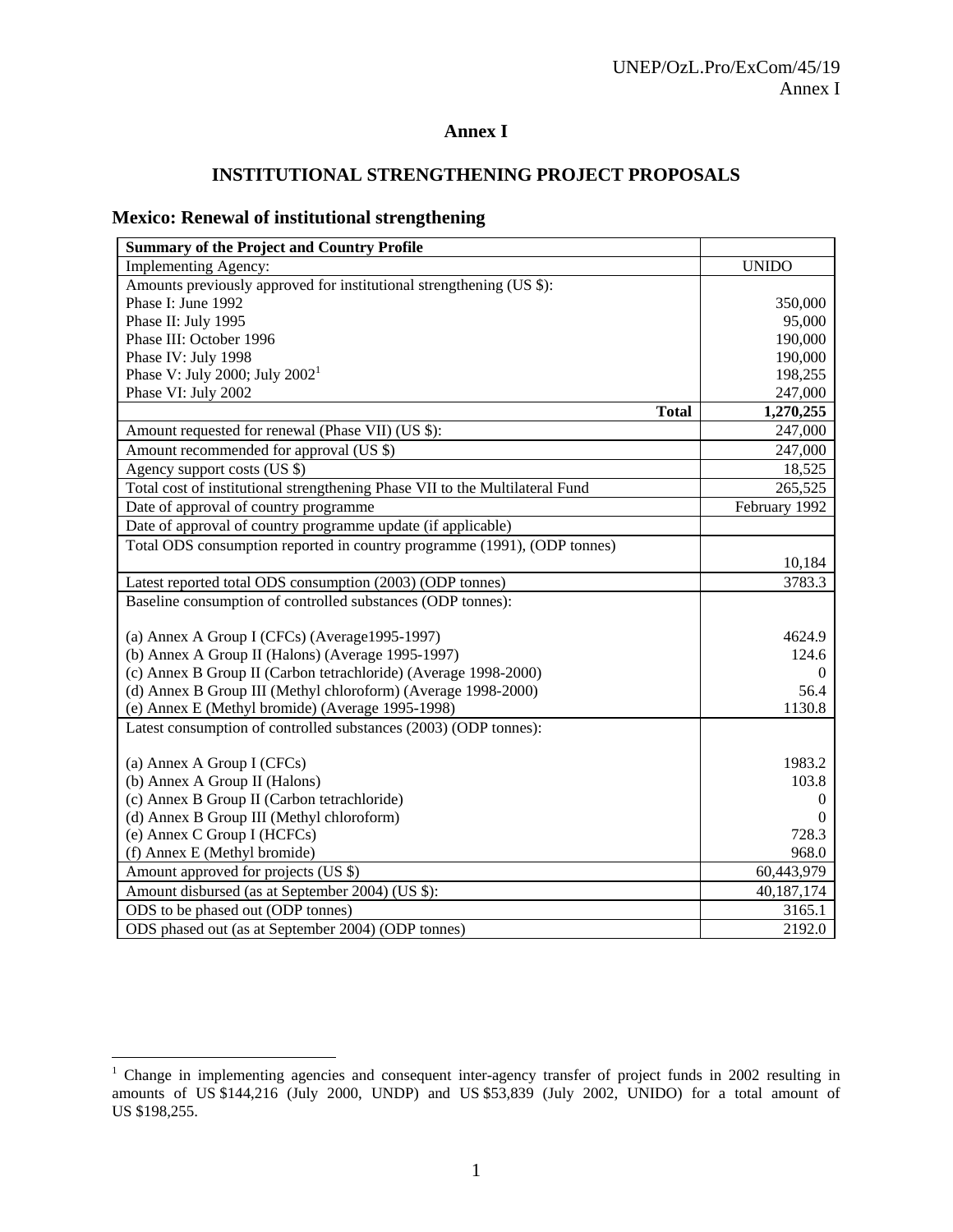#### UNEP/OzL.Pro/ExCom/45/19 Annex I

## Progress Report

1. During the reporting period, the National Ozone Unit of Mexico (NOU) carried out a number of activities to facilitate ODS phase-out in Mexico. Projects which are critical for effective elimination of ODS production and use in Mexico were developed and approved by the Executive Committee and implementation has begun. These include the CFC production sector phase-out project (closure), a technical assistance project to meet the 20% reduction in methyl bromide consumption and a national phase-out plan in the refrigeration sector. The NOU reported periodically to the Government on ODS import and consumption trends and the effectiveness of the action plan, making several graphic reports and data presentations on imports and consumption of ODS in Mexico. Terms of reference were developed for video and printed materials for dissemination of information from demonstration projects and from recovery and recycling projects to ODS users and the public. Licensing and quota systems have been implemented to control the use of CFC, halons and methyl bromide. The NOU held meetings with companies and associations to develop national official norms for CFC use as well as on the application of quotas. The NOU also assisted and coordinated the activities of the implementing agencies in the development and implementation of the various projects.

## Action Plan

2. During the next phase of Mexico's institutional strengthening project the NOU will focus on activities that will contribute to or facilitate the elimination of ODS use in the country, thus ensuring Mexico's compliance with the Montreal Protocol's control measures. These include:

- Follow up of the activities of the CFC Production Closure project.
- Follow up of the technical audits of the CFC production company (Quimobásicos).
- Continuation of the NPP for CFC phase-out in the refrigeration sector.
- Continuation of the foam sector phase-out project.
- Implementation of the technical assistance to achieve and sustain the 20% reduction in the consumption of methyl bromide.
- Implementation of CFC phase-out in the technical aerosol sector.

3. The NOU will also continue on-going supporting activities, including the implementation of the ODS monitoring/quota system, design and implementation of the public awareness campaign, activities for implementing the CFC regulations and follow-up of the activities for ratification of the Montreal and Beijing amendments by the Government.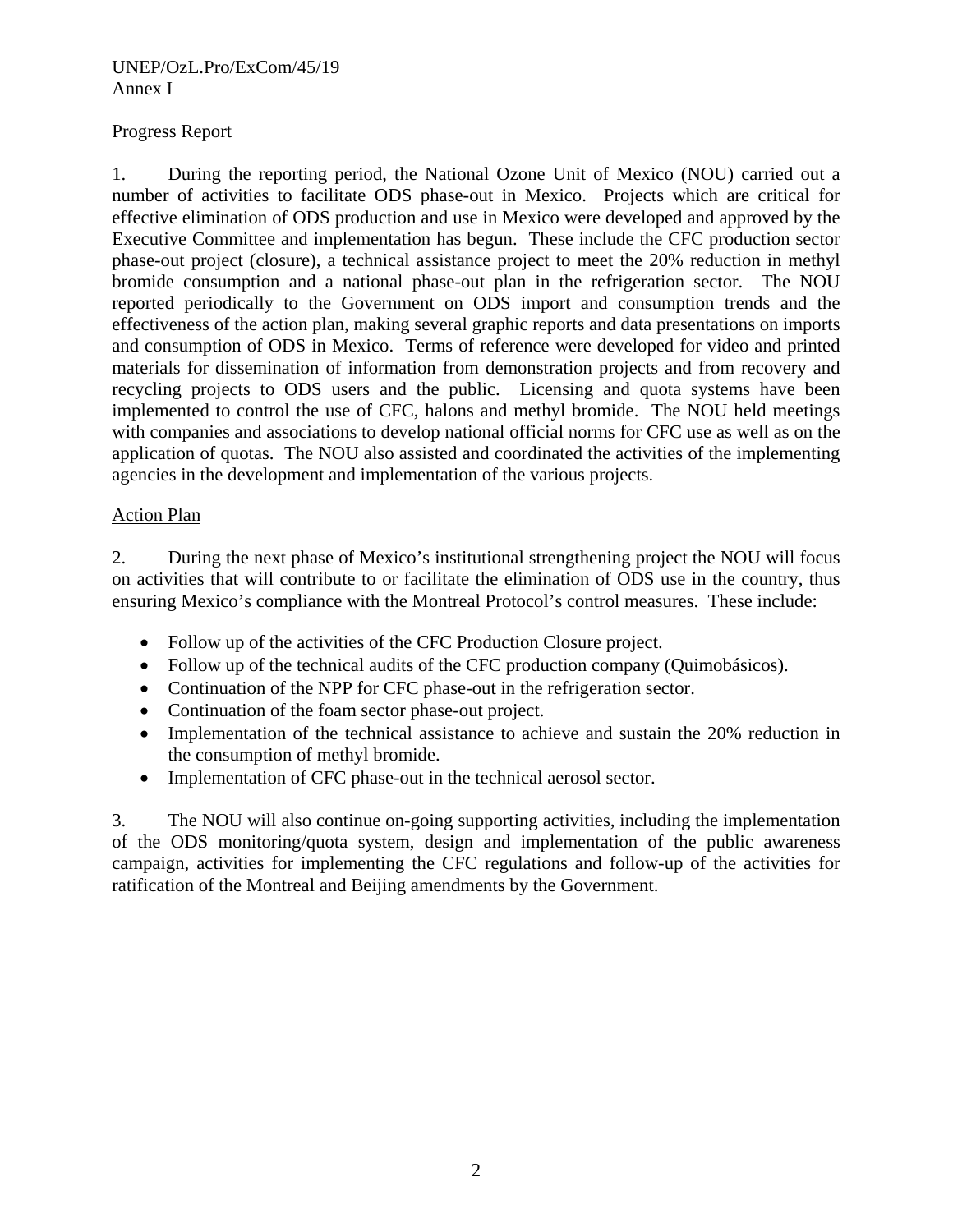| <b>Summary of the Project and Country Profile</b>                           |                |
|-----------------------------------------------------------------------------|----------------|
| <b>Implementing Agency:</b>                                                 | <b>UNIDO</b>   |
| Amounts previously approved for institutional strengthening (US \$):        |                |
| Phase I: July 1995                                                          | 168,443        |
| <b>Total</b>                                                                | 168,443        |
| Amount requested for renewal (Phase II) ( $\overline{US}$ \$):              | 145,984        |
| Amount recommended for approval (US \$)                                     | 145,984        |
| Agency support costs (US \$)                                                | 10,949         |
| Total cost of institutional strengthening Phase II to the Multilateral Fund |                |
|                                                                             | 156,933        |
| Date of approval of country programme                                       | July 1995      |
| Date of approval of country programme update (if applicable)                |                |
| Total ODS consumption reported in country programme (1993), (ODP tonnes)    |                |
|                                                                             | 1,556.4        |
| Latest reported total ODS consumption (2003) (ODP tonnes)                   | 647.2          |
| Baseline consumption of controlled substances (ODP tonnes):                 |                |
|                                                                             |                |
| (a) Annex A Group I (CFCs) (Average1995-1997)                               | 675.8          |
| (b) Annex A Group II (Halons) (Average 1995-1997)                           | 3.5            |
| (c) Annex BI: Other fully halogenated CFCs                                  | 0.3            |
| (d) Annex B Group II (Carbon tetrachloride) (Average 1998-2000)             | 368.6          |
| (e) Annex B Group III (Methyl chloroform) (Average 1998-2000)               | $\overline{0}$ |
| (f) Annex C Group I (HCFCs)                                                 |                |
| (g) Annex E (Methyl bromide) (Average 1995-1998)                            | 111.5          |
| Latest consumption of controlled substances (2003) (ODP tonnes):            |                |
| (a) Annex A Group I (CFCs)                                                  | 362.1          |
| (b) Annex A Group II (Halons)                                               | $\theta$       |
| (c) Annex BI: Other fully halogenated CFCs                                  | $\Omega$       |
| (d) Annex B Group II (Carbon tetrachloride)                                 | 200            |
| (e) Annex B Group III (Methyl chloroform)                                   | $\overline{0}$ |
| (f) Annex C Group I (HCFCs)                                                 | 20.5           |
| (g) Annex E (Methyl bromide)                                                | 64.6           |
| Amount approved for projects (US \$)                                        | 6,434,575      |
| Amount disbursed (as at September 2004) (US \$):                            | 5,554,755      |
| ODS to be phased out (ODP tonnes)                                           | 1,276.8        |
| ODS phased out (as at September 2004) (ODP tonnes)                          | 719.5          |

#### **Romania: Renewal of institutional strengthening**

#### Progress report

4. During the reporting period, the Parliament ratified the Copenhagen and Montreal Amendments to the Montreal Protocol while procedures for ratifying the Beijing Amendment were initiated. The National Ozone Unit (NOU) promoted subsidiary national legislation to facilitate the ODS phase-out process, introducing labelling requirements and trade restrictions on ODS-based products and equipment. The NOU successfully cooperated with customs authorities. In Romania there are designated border-crossing customs points for ODS trade, the majority of which were equipped with ODS identifiers. Three seminars for customs officers have been organized, contributing to a more effective enforcement of ODS import/export control. One of the seminars was regional seminar addressing common customs control issues related to import/export activities regulated by international environmental agreements. The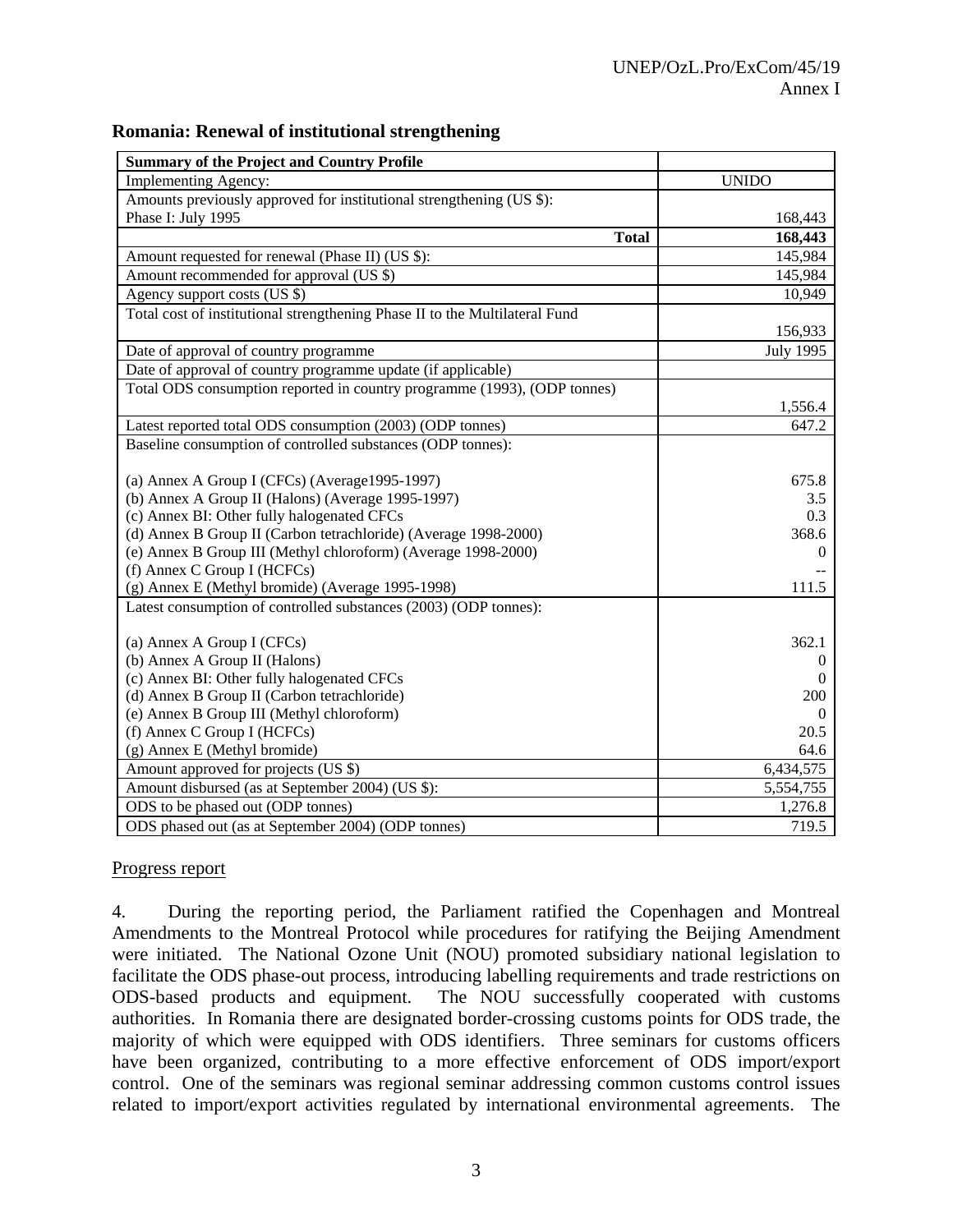ODS import/export licensing system has been fully enforced. The NOU organized meetings with representatives of the private sector and professional associations belonging mainly to the refrigeration and horticultural sectors, in order to promote compliance with the provisions of the Montreal Protocol. The NOU is monitoring the import, export and consumption of ODS in Romania with the involvement of local Environmental Protection Agencies. The update of the Country Programme for the phase-out of ODS has been approved by Governmental Decision No. 58/ 22 January 2004. Ozone Day is celebrated every year, both at the national and local levels with the participation of children from both elementary and the high schools. The NOU strongly supported the introduction of specific Montreal Protocol issues in the curricula of the Technical Universities. It also supported the creation of the regional network of NOUs of Article 5 Parties from Eastern Europe and Central Asia.

#### Plan of action

5. The future activities of the NOU will focus on the implementation of the updated country programme. The updated action plan adopted by Government in January 2004 includes the closure of ODS production facilities. The NOU will supervise the overall ODS phase-out activities and it will assess and monitor the progress achieved in Romania. To further reduce ODS consumption levels in Romania, the NOU will promote enforcement activities within the existing legal framework and will improve the subsidiary legal provisions, such as inspection guidelines for emissions control, certification procedures for the solvent sector, fire fighting sector, methyl bromide use and capacity building and training at local level. The NOU will maintain close contact with all stakeholders, including governmental institutions represented on the Inter-Ministerial Committee for the Protection of the Ozone Layer, professional associations and the industry sector, to promote the final elimination of CFCs and to monitor the compliance of the phase-out of the remaining ODS consumption with the Montreal Protocol's reduction targets. The NOU will continue public awareness activities, training, and support of the recycling/recovery scheme implemented under the refrigerant management plan. The NOU will coordinate the implementation of the on-going methyl bromide phase-out project and the national CFC phase-out plan. A halon management plan may also be developed.

| <b>Summary of the Project and Country Profile</b>                            |               |
|------------------------------------------------------------------------------|---------------|
| <b>Implementing Agency:</b>                                                  | <b>UNIDO</b>  |
| Amounts previously approved for institutional strengthening (US \$):         |               |
| Phase I: November 1993                                                       | 235,180       |
| Phase II: March 2001                                                         | 195,000       |
| <b>Total</b>                                                                 | 430,180       |
| Amount requested for renewal (Phase III) (US \$):                            | 203,823       |
| Amount recommended for approval (US \$)                                      | 203,823       |
| Agency support costs (US \$)                                                 | 15,287        |
| Total cost of institutional strengthening Phase III to the Multilateral Fund | 219,110       |
| Date of approval of country programme                                        | November 1993 |
| Date of approval of country programme update (if applicable)                 |               |
| Total ODS consumption reported in country programme (1991), (ODP tonnes)     | 1,858.9       |
| Latest reported total ODS consumption (2003) (ODP tonnes)                    | 1,654.1       |
| Baseline consumption of controlled substances (ODP tonnes):                  |               |

**Syria: Renewal of institutional strengthening**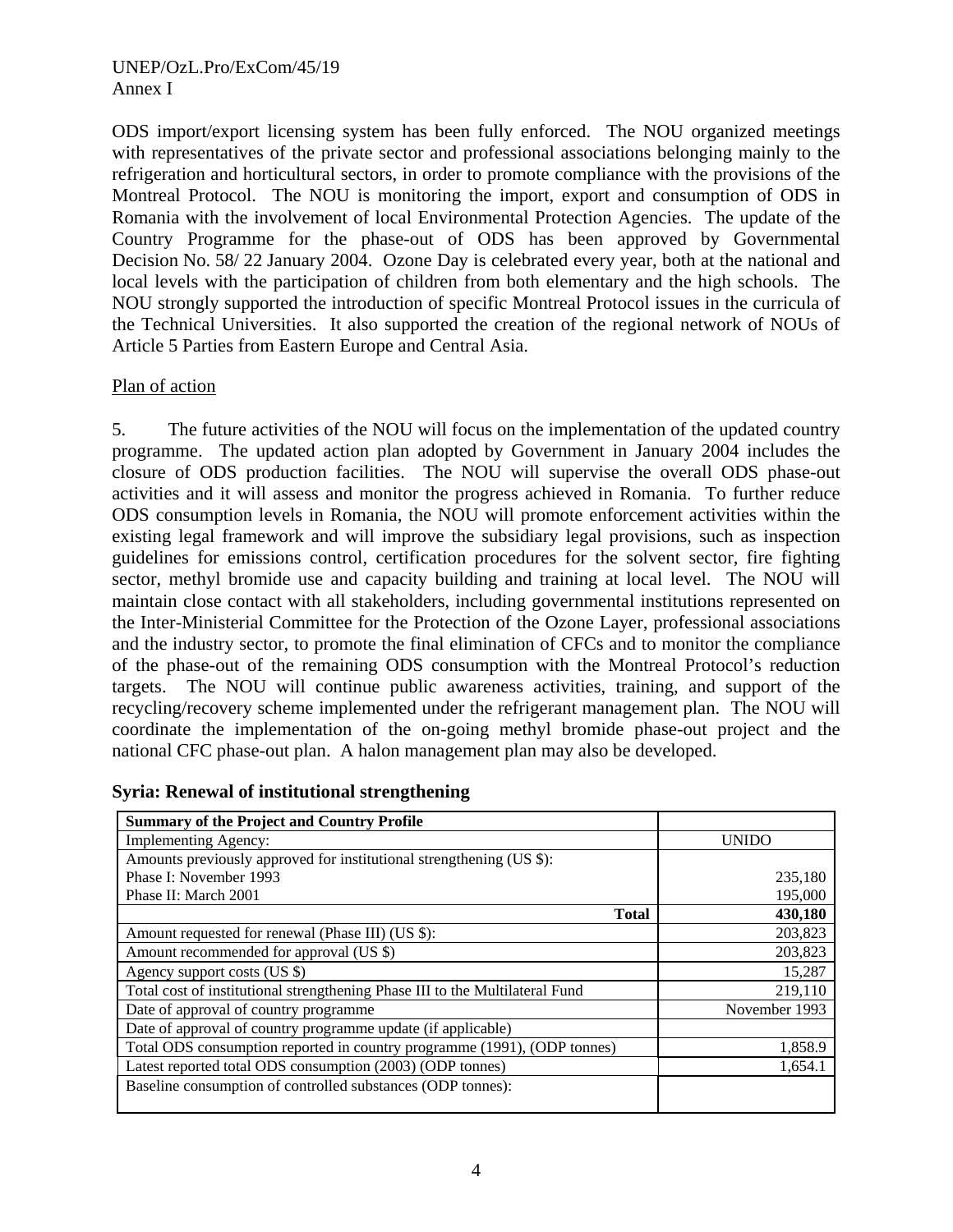| (a) Annex A Group I (CFCs) (Average1995-1997)                    | 2,224.6    |
|------------------------------------------------------------------|------------|
| (b) Annex A Group II (Halons) (Average 1995-1997)                | 416.9      |
| (c) Annex B Group II (Carbon tetrachloride) (Average 1998-2000)  |            |
| (d) Annex B Group III (Methyl chloroform) (Average 1998-2000)    |            |
| (e) Annex E (Methyl bromide) (Average 1995-1998)                 | 186.6      |
| Latest consumption of controlled substances (2003) (ODP tonnes): |            |
|                                                                  |            |
| (a) Annex A Group I (CFCs)                                       | 1,124.6    |
| (b) Annex A Group II (Halons)                                    | 366.2      |
| (c) Annex B Group II (Carbon tetrachloride)                      |            |
| (d) Annex B Group III (Methyl chloroform)                        |            |
| (e) Annex C Group I (HCFCs)                                      | 34.6       |
| (f) Annex E (Methyl bromide)                                     | 128.7      |
| Amount approved for projects (US \$)                             | 23,666,667 |
| Amount disbursed (as at December 2004) (US \$):                  | 18,332,444 |
| ODS to be phased out (ODP tonnes)                                | 3020.1     |
| ODS phased out (as at December 2004) (ODP tonnes)                | 1941.1     |

# Progress Report

6. During the reporting period the NOU of Syria successfully implemented the objectives of phase II of the institutional strengthening project. As the national focal point for matters relating to control of ODS in Syria the NOU collaborated with various government offices to ensure that investment and environmental protection policies adopted facilitated the timely phase-out of the use of ODS in the country. Among the activities that the NOU successfully carried out were:

- Developing and regularly updating a register of ODS importers and consumers;
- Production of regular reports from data and information collected from the customs department, bureau of statistics, importers and consumers of ODS;
- Advising the Government on restrictions on imports of ODS and equipment containing them and control methods, including taxation;
- Analysing and reporting periodically to the Government on the effectiveness of the action plan on the basis of trends in imports and consumption obtained through the licensing system which became operational.
- Training courses and seminars within the framework of the implementation of approved projects and phase-out plans, including, the national halon bank, the RMP and the sector phase-out plan for methyl bromide uses in grain fumigation.

7. The NOU also successfully undertook the monitoring of the progress and effectiveness of projects identified in the country programme funded by the Multilateral Fund and implemented by the implementing agencies. It provided regular technical assistance to Syrian enterprises and other authorities (ODS end users, decision makers and public authorities such as Ministry of Industry, Customs Department and Chamber of Industry). It also prepared information and awareness campaigns covering methyl bromide alternatives for ODS users and the general public. Several campaigns were organized, leading to better understanding of Montreal Protocol related issues.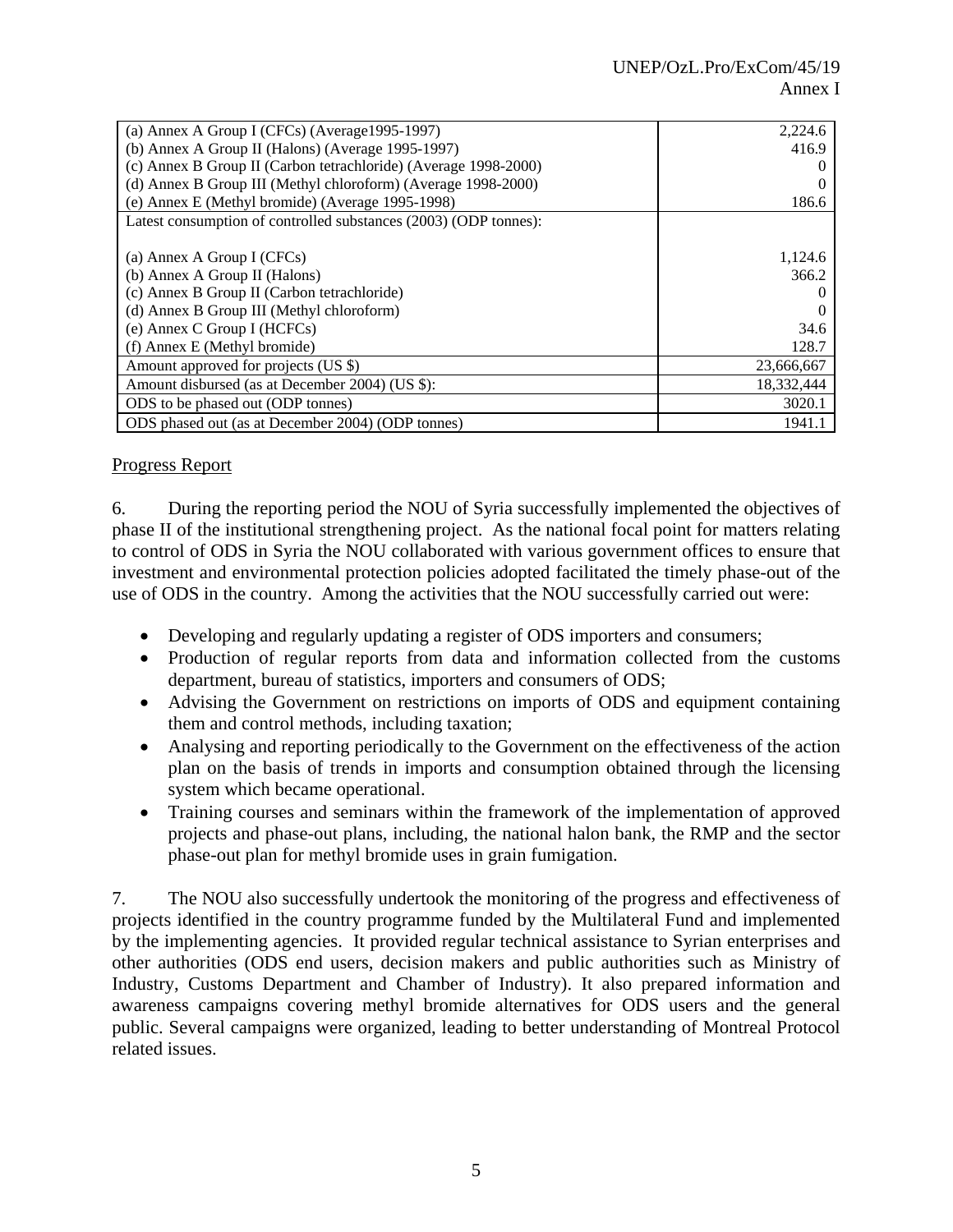#### UNEP/OzL.Pro/ExCom/45/19 Annex I

### Action Plan

8. The NOU of Syria plans to continue supporting the Government to meet the compliance targets set by the Montreal Protocol. Activities for the next phase include continuing implementation of the approved ODS phase-out plans, including the sector phase out plan in the refrigeration manufacturing sector, the methyl bromide phase out plan, the refrigerant management plan (RMP), as well as the continued implementation of training and the awareness campaign. Monitoring of ongoing and completed projects will continue to be an important activity of the NOU. The NOU will continue work to realize the ratification of the Beijing Amendment, and review all existing control measures with the view to enhancing the achievement of a faster and effective phase-out. In particular, the NOU will continue its efforts to introduce a national certification scheme for refrigeration maintenance workshops and realize the establishment of an association for refrigeration sector stakeholders.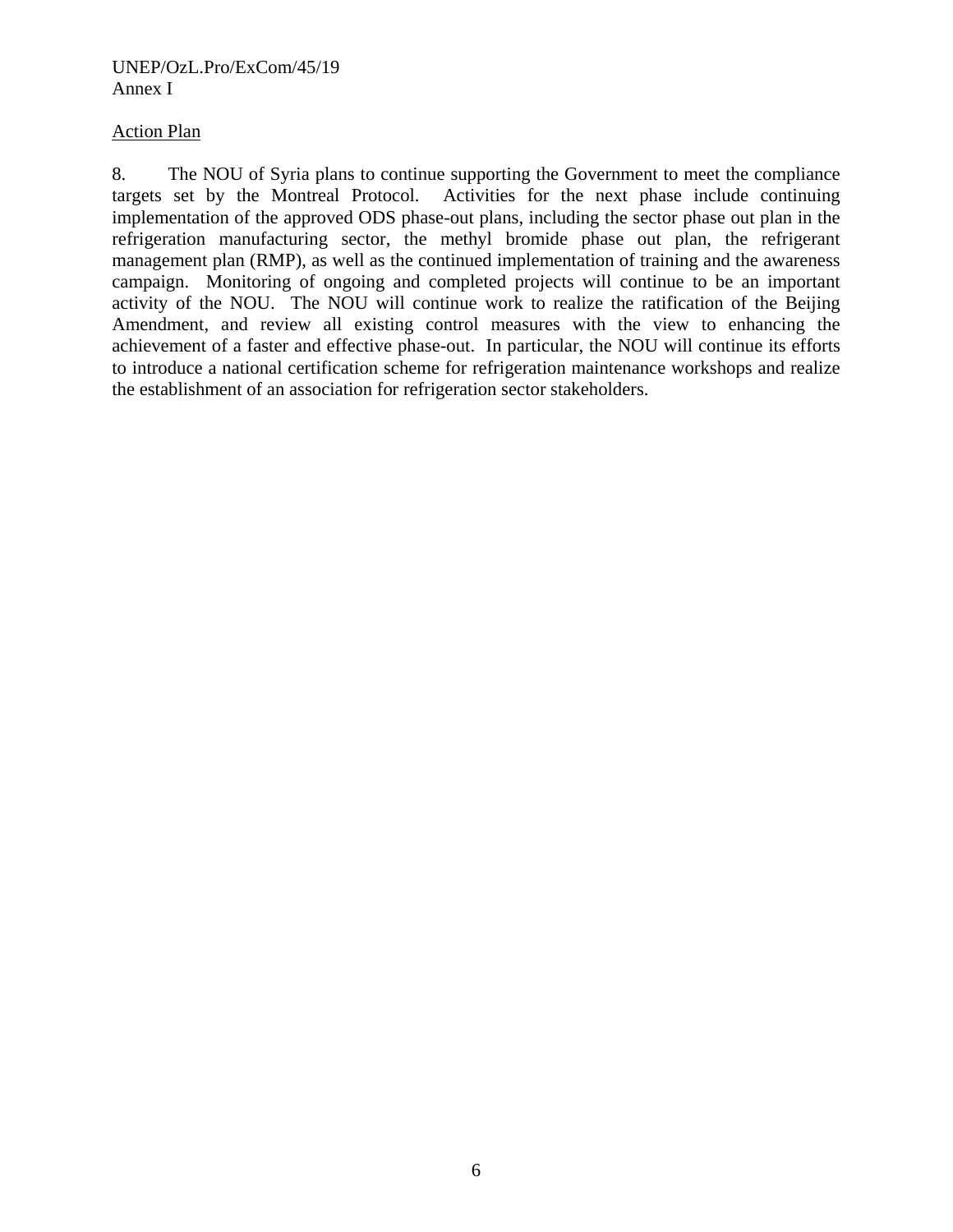#### **Annex II**

## **VIEWS EXPRESSED BY THE EXECUTIVE COMMITTEE ON RENEWALS OF INSTITUTIONAL STRENGTHENING PROJECTS SUBMITTED TO THE 45TH MEETING**

#### *Mexico*

1. The Executive Committee has reviewed the report presented with the institutional strengthening project renewal request for Mexico. The Committee notes with great satisfaction that having met its CFC consumption freeze requirement ahead of schedule Mexico has progressively reduced its CFC consumption over the years and, as indicated by its 2003 data, has also achieved the 50% reduction requirement ahead of the 2005 deadline. Mexico has also met or exceeded freeze requirements for other controlled substances and taken steps to phase out its CFC production and met the production freeze targets. Having put in place its CFC national phase-out plan, Mexico should be able to meet the 2007 CFC consumption target. The Committee acknowledges, and will continue to lend its support and encouragement to the Government of Mexico for the significant actions that have been taken to reduce its ODS production and consumption. These actions include a licensing and quota system to control the consumption of CFCs, halons and methyl bromide, a ban on imports of refrigeration equipment containing CFCs, and a ban on the registration of aerosol products that contain ODS. The Executive Committee is hopeful that, in the next two years, Mexico will continue its strategic approach to ODS phase-out, including the implementation of ongoing projects and the ratification of the remaining Amendments to the Montreal Protocol, with outstanding success in the phase-out of ODS.

#### *Romania*

2. The Executive Committee has reviewed the report presented with the institutional strengthening project renewal request for Romania and notes with appreciation that Romania is in compliance with the 1999 CFC consumption freeze level. Romania has also achieved significant reductions in its methyl bromide consumption and expects to achieve a complete phase-out by the end of 2005. The Executive Committee, however, notes that Romania reported levels of production and consumption of carbon tetrachloride in 2003 the phase-out of which may require concerted efforts in order to meet the 2005 reduction targets of 85 per cent. The Executive Committee greatly acknowledges the important actions that the Government of Romania has taken or plans to take to provide enabling conditions for early and sustainable phase-out of ODS in the country. Specifically, Romania has established a legislative framework to manage ODS use, ratified the Amendments to the Montreal Protocol and enforced restrictions on ODS trade and use. The Executive Committee is, therefore, very hopeful that, in the coming years, Romania will continue with the progress achieved and sustain and build upon its current levels of ODS phase-out to achieve its goal of complying with the Montreal Protocol's control measures in a timely manner.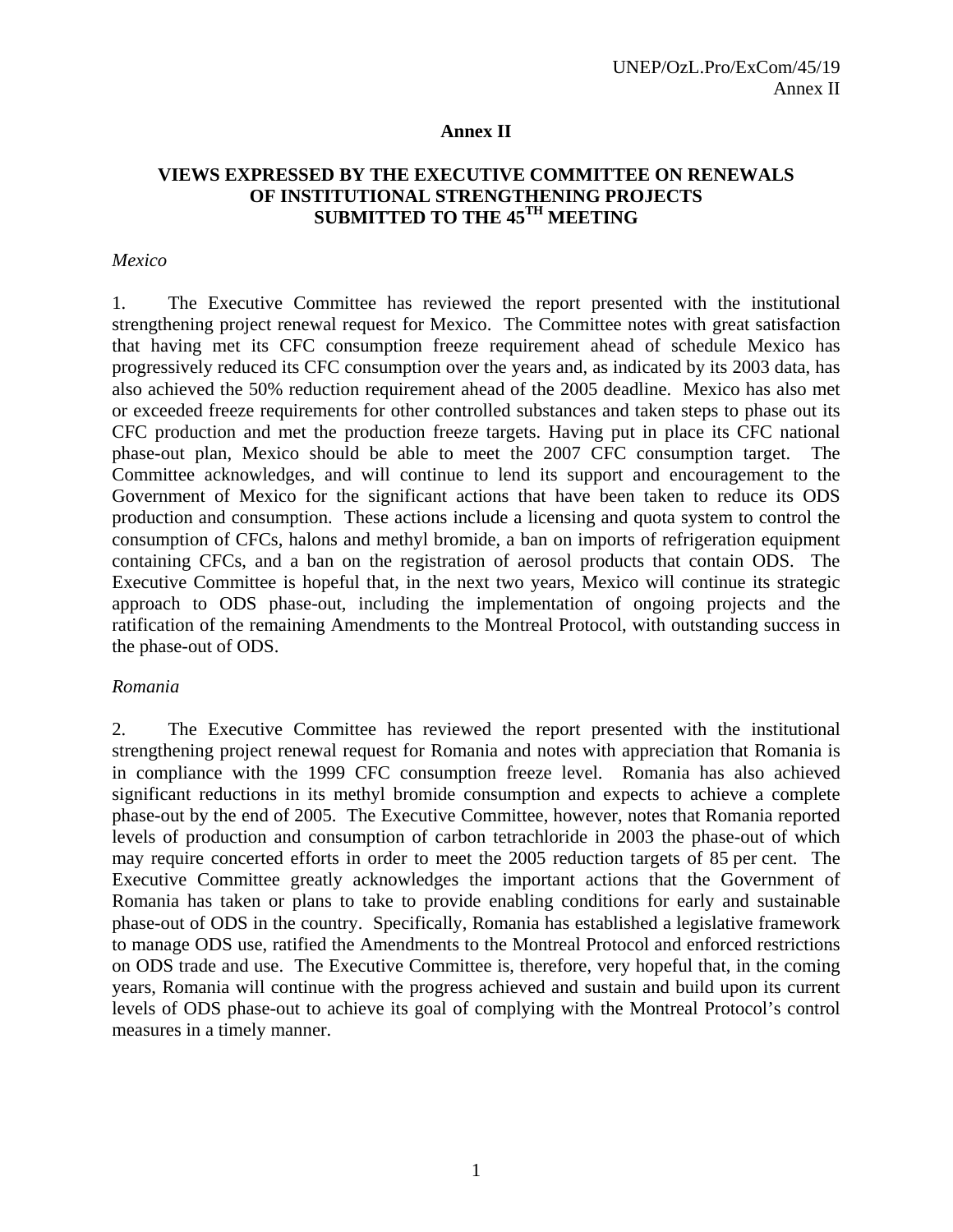#### *Syria*

3. The Executive Committee has reviewed the report presented with the institutional strengthening project renewal request for Syria. The Committee notes with appreciation that Syria has successfully initiated implementation of phase-out plans, enhancing the country's ability to meet its ODS consumption reduction targets, and has already met the 2005 reduction target for methyl bromide. The Committee acknowledges the significant steps that have been taken by the Government to reduce the country's ODS consumption. These actions include a register of ODS importers and consumers, a licensing system to control the consumption of ODS, and restrictions on imports of ODS and ODS-containing equipment and information and awareness campaigns on methyl bromide alternatives for ODS users and the general public. The Executive Committee trusts that Syria will continue to build on the progress made so far and is hopeful that the actions to be undertaken in the next two years will meet with outstanding success and contribute to rapid and sustained ODS phase-out, particularly in the consumption of halons, and ensure the country's timely compliance with the remaining control measures.

----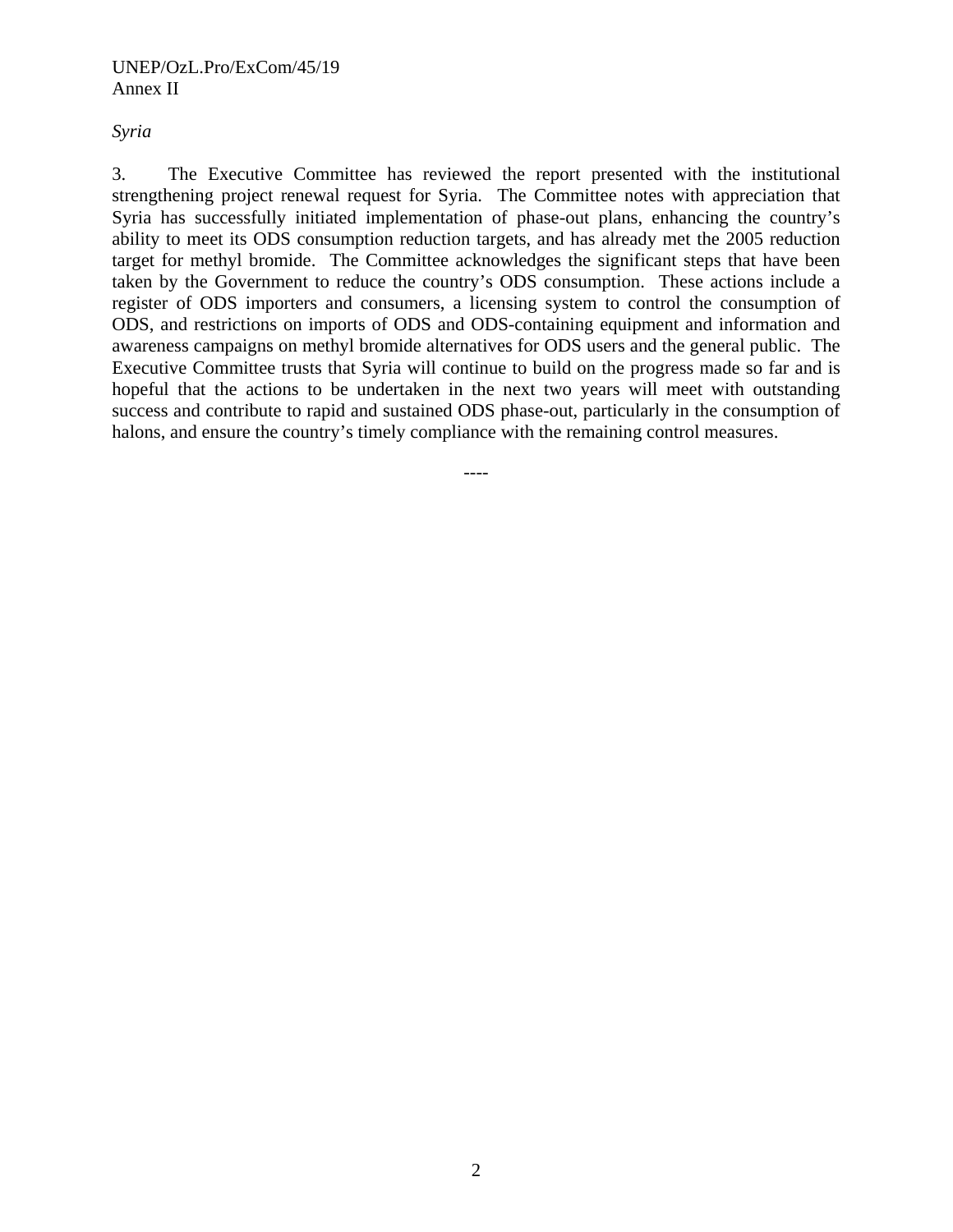

#### **UNITED NATIONS INDUSTRIAL DEVELOPMENT ORGANIZATION**

45th Executive Committee of the Multilateral Fund for the Implementation of the Montreal Protocol

> UNIDO 2005 Work Programme (Revised 7 March 2005)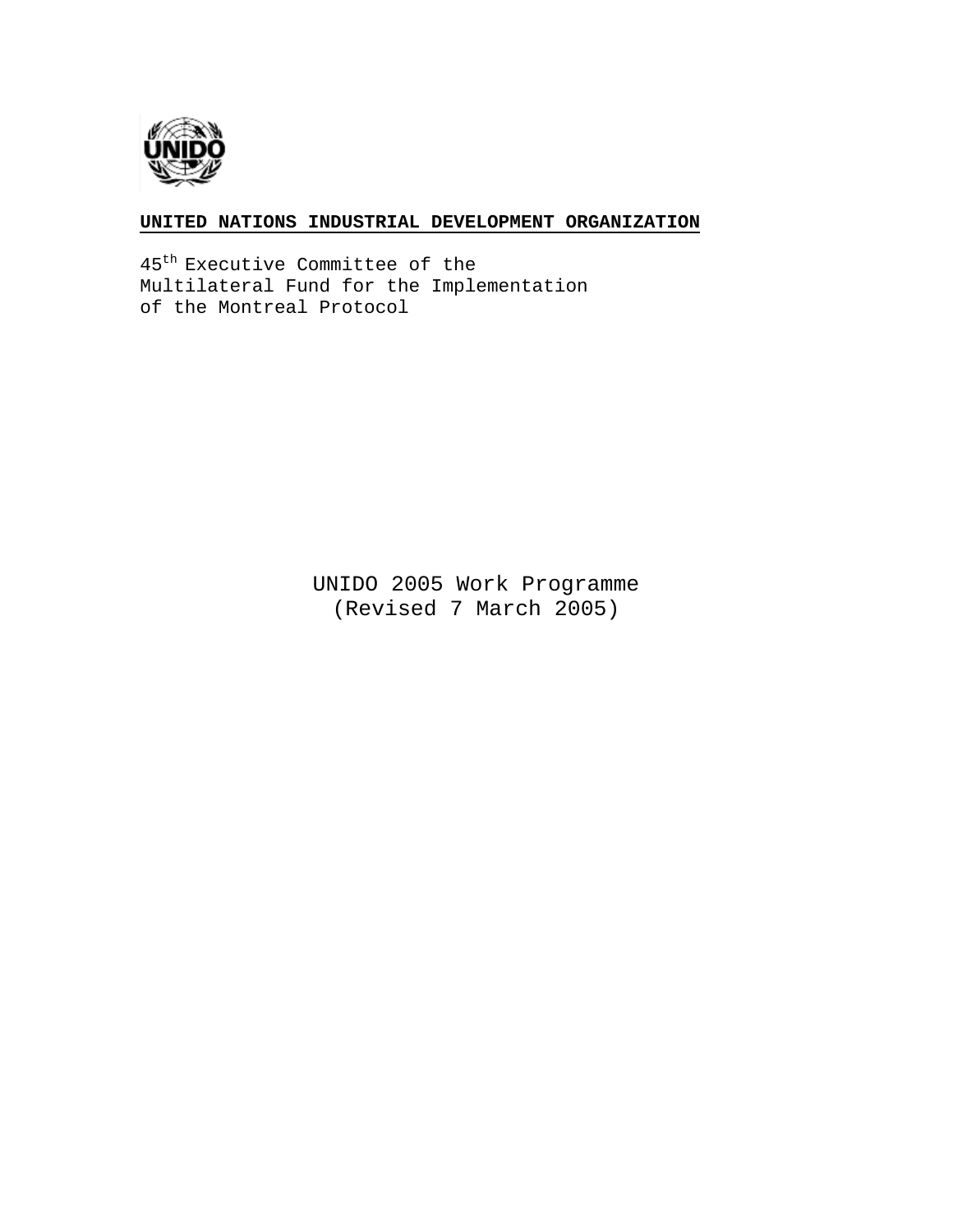#### **UNIDO**

**2005 WORK PROGRAMME (Revised 7 March 2005)**

#### Introduction

This Work Programme for the year 2005 has been prepared based on ongoing and foreseen activities and following government requests. The Work Programme will support the implementation of UNIDO's three-year Rolling Business Plan 2005-2007. Priority was given to Article 5 countries needing immediate assistance to achieve their consumption and production reduction obligations particularly in 2005. In addition, several activities have been included to maintain momentum and to accelerate phase-out.

 It is meant to provide indication on where the UNIDO programme is moving in 2005, and to establish a financial resource estimate for implementing such a programme.

In accordance with Executive Committee decisions 38/68, 41/94 and 44/7 US\$ 1.5 mio have been allocated for funding of the core unit at UNIDO.

The document comprises the following sections:

#### **Section 1**,

gives in a tabulated form by project types and country a consolidated list of activities foreseen in the sectors fumigants/MBR, solvents (CTC and TCA), refrigeration and MDI (CFC), halons and institutional strengthening.

Requested funding for institutional strengthening activities amounts to US\$ 596,807, for training assistance US\$ 665,000, whereas funding for project preparation amounts to US\$ 445,000, all excluding agency support costs; Total funding required: US\$ 1,706,807 excluding A.S.C. (US\$ 1,844,793 with A.S.C.) Decision 38/68 has been taken into account in the calculation of Agency Support Costs and is indicated in the tabulated work programme.

The list also contains the core unit funding of US\$ 1.5 mio for 2006, which will be requested at the  $47<sup>th</sup>$  Executive Committee Meeting.

#### **Section 2**

provides the corresponding project concepts indicating details, such as project title, duration and summary of the concept.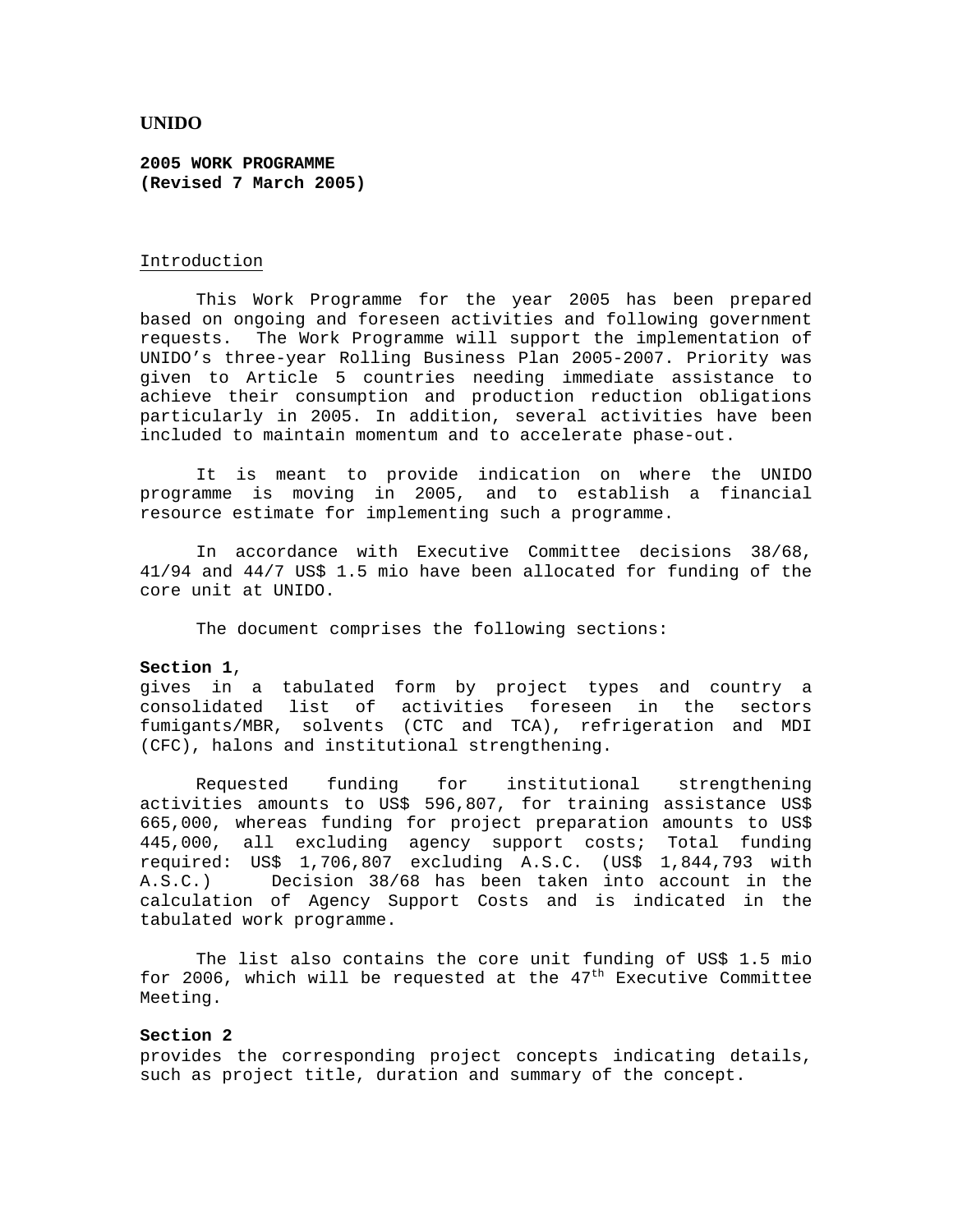All those activities are country-specific ones and the funds envisaged will be utilized to serve the distinct purpose they are to be approved for.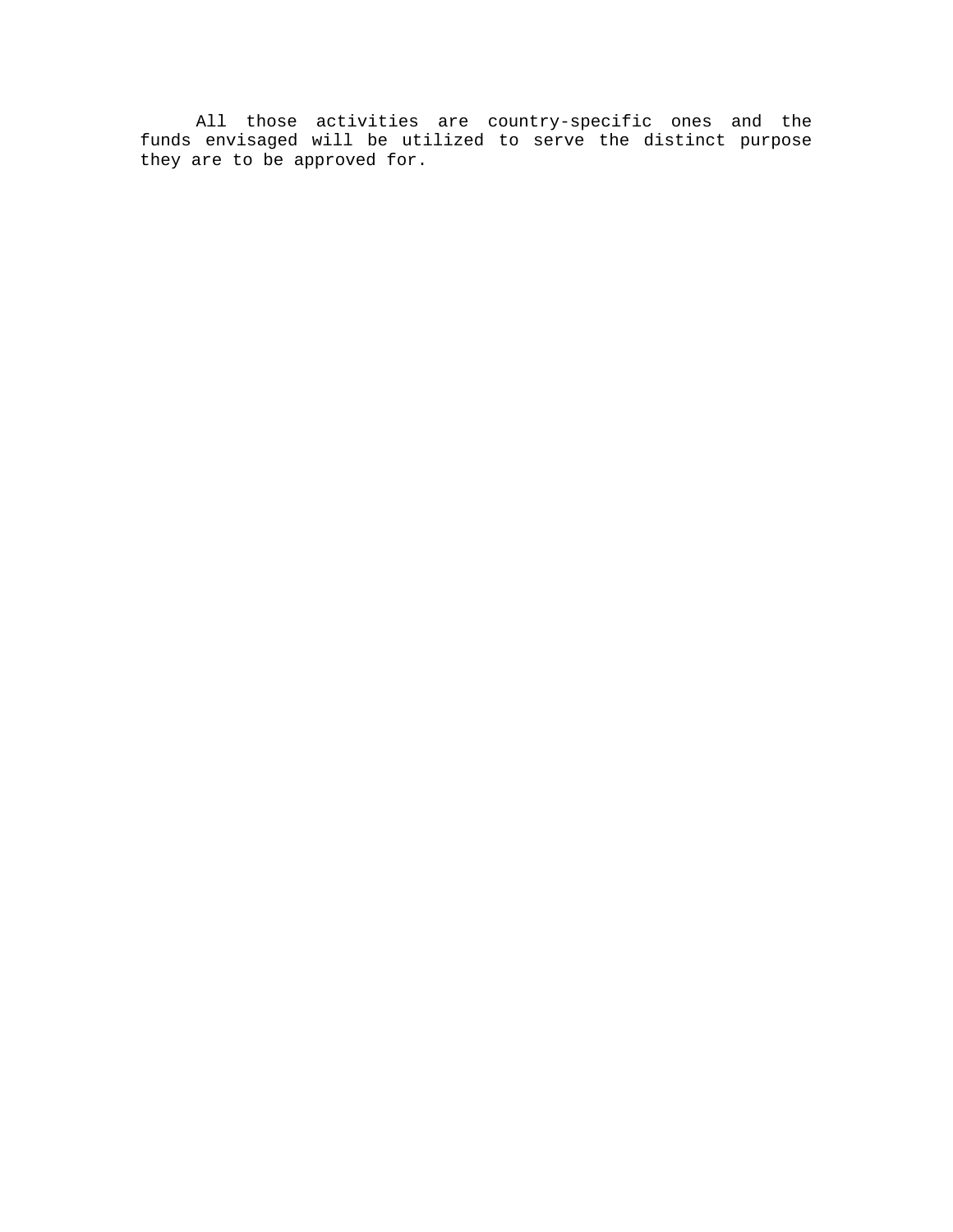**UNIDO** 

**2005 Work Programme (Revised 7 March 2005)** 

## **Section 1**

Consolidated table giving project preparation and non-investment projects in all countries and sectors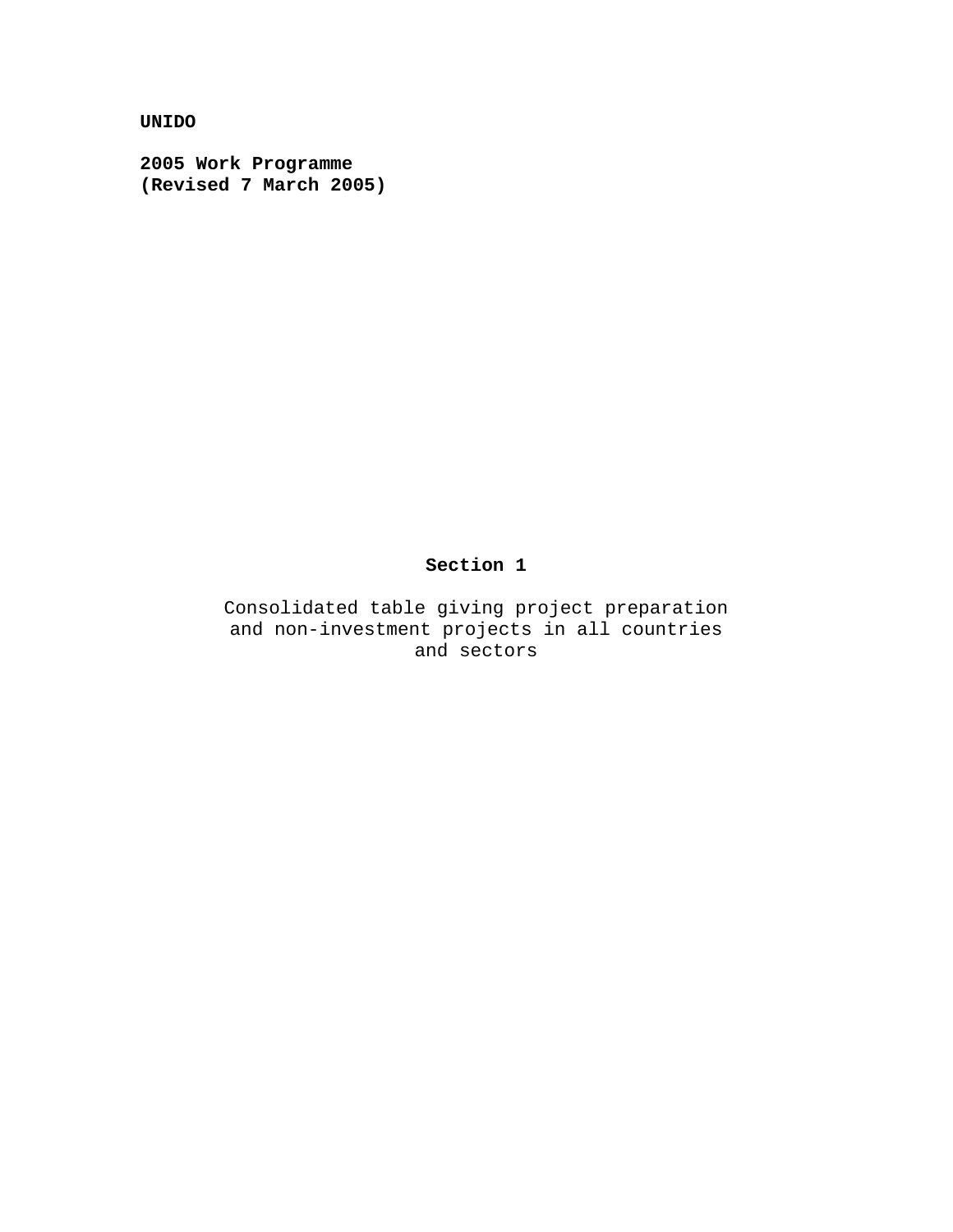| Item | Country      | Title of Project                                                                 | Sector Type |     | Project<br>Value (w/o | A.S.C in<br>US\$ | Requested<br>Amount (US\$) | ⋟   | A.S.C Duration<br>in | Remark                  |
|------|--------------|----------------------------------------------------------------------------------|-------------|-----|-----------------------|------------------|----------------------------|-----|----------------------|-------------------------|
|      |              |                                                                                  |             |     | $A.S.C.$ ) in         |                  | in Work                    |     | months               |                         |
|      |              |                                                                                  |             |     | US\$                  |                  | Programme<br>2005 (incl.   |     |                      |                         |
|      |              |                                                                                  |             |     |                       |                  | $A.S.C.$ )                 |     |                      |                         |
|      | 1 Mexico     | Institutional strengthening<br>Renewal of institutional                          | <b>SEV</b>  | INS | 247,000               | 18,525           | 265,525                    | 7.5 | 24                   |                         |
|      |              | strengthening, Phase VII                                                         |             |     |                       |                  |                            |     |                      |                         |
|      | 1 Oman       | Renewal of institutional<br>strengthening, Phase II                              | <b>SEV</b>  | INS | $\Omega$              | $\Omega$         | $\Omega$                   |     |                      | Will be<br>submitted to |
|      |              |                                                                                  |             |     |                       |                  |                            |     |                      | 46th or 47th<br>ExCom   |
|      | 1 Romania    | Renewal of institutional                                                         | <b>SEV</b>  | INS | 145,984               | 10,949           | 156,933                    | 7.5 | 24                   |                         |
|      |              | strenthening, Phse II                                                            |             |     |                       |                  |                            |     |                      |                         |
|      | 1 Syria      | Renewal of institutional<br>strengthening, Phase III                             | <b>SEV</b>  | INS | 203,823               | 15,287           | 219.110                    | 7.5 | 24                   |                         |
|      | 4 Total      | INS projects                                                                     |             |     | 596,807               | 44,761           | 641,568                    |     |                      |                         |
|      |              | Training and Technical assistance projects                                       |             |     |                       |                  |                            |     |                      |                         |
|      | 1 Bahrain    | Training and awareness workshop                                                  | CTC/        | TRA | 60,000                | 5,400            | 65,400                     | 9   | 12                   |                         |
|      |              | in the solvents and process<br>agents (CTC & TCA) sectors                        | TCA         |     |                       |                  |                            |     |                      |                         |
|      | 1 Burundi    | Training and awareness workshop                                                  | TCA         | TRA | 35,000                | 3,150            | 38,150                     | 9   | 12                   |                         |
|      |              | in the process agents (TCA)<br>sector                                            |             |     |                       |                  |                            |     |                      |                         |
|      | 1 Cambodia   | Training and awareness workshop<br>in the fumigants sector (methyl               | <b>MBR</b>  | TRA | 30,000                | 2,700            | 32,700                     | 9   | 12                   |                         |
|      |              | bromide)                                                                         |             |     |                       |                  |                            |     |                      |                         |
|      | 1 Croatia    | Training and Awareness workshop<br>in the solvents (CTC) sector                  | CTC         | TRA | 40,000                | 3,600            | 43,600                     | 9   | 12                   |                         |
|      |              | 1 El Salvador Training and awareness workshop<br>in the fumigants sector (methyl | <b>MBR</b>  | TRA | 40,000                | 3,600            | 43,600                     | 9   | 12                   |                         |
|      |              | bromide)                                                                         |             |     |                       |                  |                            |     |                      |                         |
|      | 1 Ethiopia   | Training and awareness workshop<br>in the solvents and process                   | CTC/<br>TCA | TRA | 40,000                | 3,600            | 43,600                     | 9   | 12                   |                         |
|      |              | agents (CTC & TCA) sectors                                                       |             |     |                       |                  |                            |     |                      |                         |
|      | 1 Madagascar | Training and awareness workshop<br>in the fumigants sector (methyl               | <b>MBR</b>  | TRA | 40,000                | 3,600            | 43,600                     | 9   | 12                   |                         |
|      | 1 Moldova    | bromide)<br>Training and awareness workshop                                      | <b>MBR</b>  | TRA | 30,000                | 2,700            | 32,700                     | 9   | 12                   |                         |
|      |              | in the fumigants sector (methyl<br>bromide)                                      |             |     |                       |                  |                            |     |                      |                         |
|      | 1 Morocco    | Training and awareness workshop                                                  | CTC/        | TRA | 50,000                | 4,500            | 54,500                     | 9   | 12                   |                         |
|      |              | in the solvents and process<br>agents (CTC & TCA) sectors                        | TCA         |     |                       |                  |                            |     |                      |                         |
|      | 1 Nicaragua  | Training and awareness workshop<br>in the fumigants sector (methyl               | <b>MBR</b>  | TRA | 30,000                | 2,700            | 32,700                     | 9   | 12                   |                         |
|      |              | bromide)                                                                         |             |     |                       |                  |                            |     |                      |                         |
|      | $1$ Oman     | Training and awareness workshop<br>in the solvents (CTC) sector                  | CTC         | TRA | 35,000                | 3,150            | 38,150                     | 9   | 12                   |                         |
|      | l Pakistan   | Training and awareness workshop<br>in the fumigants sector (methyl               | MBR         | TRA | 30,000                | 2,700            | 32,700                     |     | 12                   |                         |
|      |              | bromide)                                                                         |             |     |                       |                  |                            |     |                      |                         |
|      | 1 Tunisia    | Training and awareness workshop<br>in the solvents and process                   | CTC/<br>TCA | TRA | 50,000                | 4,500            | 54,500                     | 9   | $12$                 |                         |
|      |              | agents (CTC & TCA) sectors                                                       |             |     |                       |                  |                            | 9   | 12                   |                         |
|      | 1 Venezuela  | Training and awareness workshop<br>in the fumigants sector (methyl               | <b>MBR</b>  | TRA | 40,000                | 3,600            | 43,600                     |     |                      |                         |
|      | 1 Venezuela  | bromide)<br>Training and awareness workshop                                      | TCA         | TRA | 40,000                | 3,600            | 43,600                     | 9   | 12                   |                         |
|      |              | in the process agents (TCA)<br>sector                                            |             |     |                       |                  |                            |     |                      |                         |
|      | 1 Yemen      | Training and awareness workshop                                                  | TCA         | TRA | 35,000                | 3,150            | 38,150                     | 9   | 12                   |                         |
|      |              | in the process agents (TCA)<br>sector                                            |             |     |                       |                  |                            |     |                      |                         |
|      | 1 Zambia     | Training and awareness workshop                                                  | CTC/        | TRA | 40,000                | 3,600            | 43,600                     | 9   | 12                   |                         |
|      |              | in the solvents and process<br>agents (CTC & TCA) sectors                        | TCA         |     |                       |                  |                            |     |                      |                         |
|      | 17 Total     | TRA and TAS projects                                                             |             |     | 665,000               | 59,850           | 724,850                    |     |                      |                         |
|      |              | Project Preparation                                                              |             |     |                       |                  |                            |     |                      |                         |
|      |              |                                                                                  |             |     |                       |                  |                            |     |                      |                         |